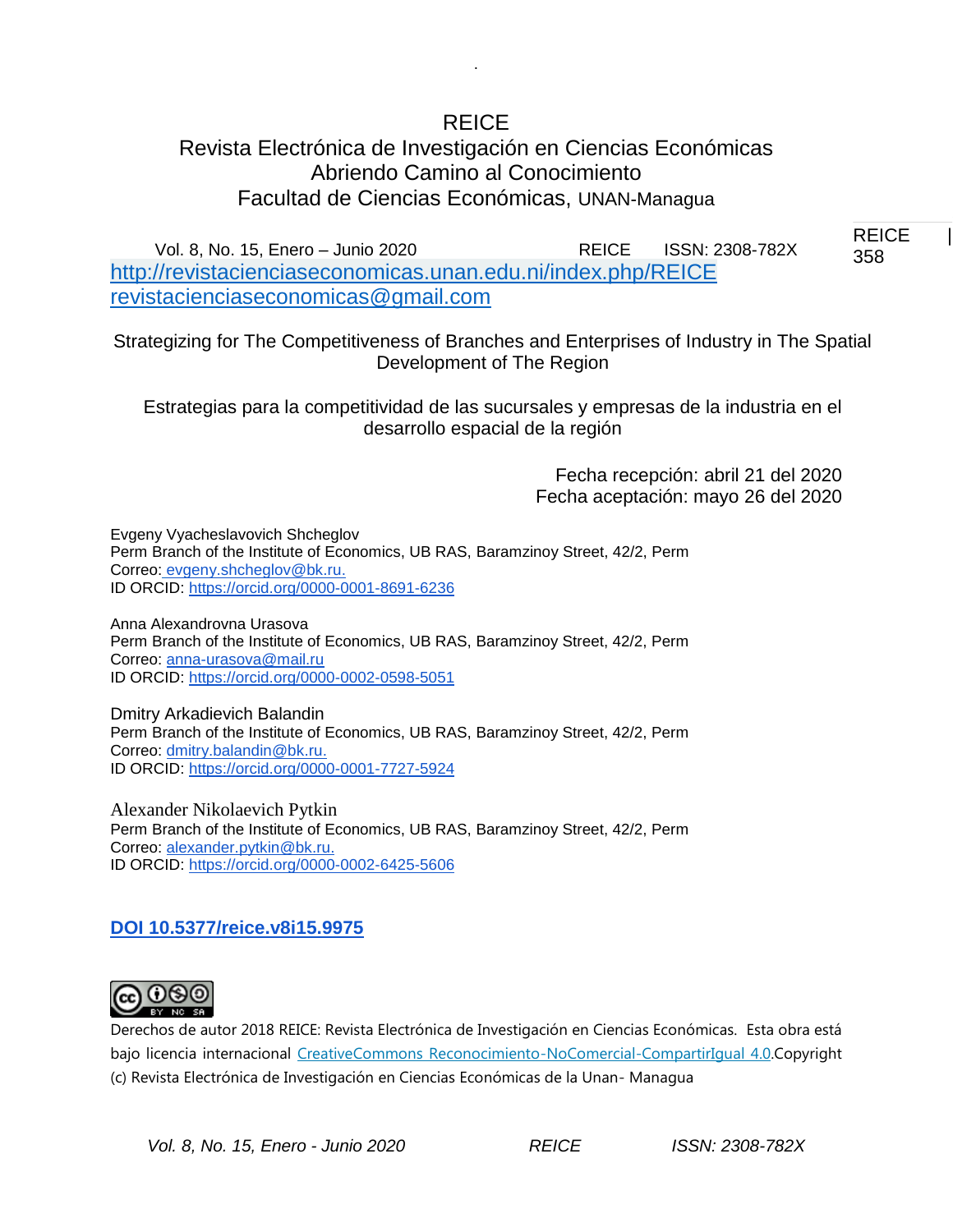### **Abstract.**

instability have been discussed in the article. The synthesis of methods of strategic matrix REICE  $\qquad \mid$ and factor analysis with data sampling and consideration for the Kaiser normalization <sup>359</sup> The issues related to developing the industrial complex of a particular region or country in terms of the need to increase competitiveness in the modern conditions of economic criterion is the methodological basis of the work. In particular, the methods include procedures for determining weighting factors based on the comprehensive ranking of expert estimates using the simplex method with bringing the initial data to the linear programming problem. The authors have made the conclusions that allow, using a specific example, to determine the strategic positions of enterprises and industries in the region, outlining possible paths to increase competitiveness.

*Keywords:* branch of industry, strategic positioning, enterprise competitiveness, space of a region.

#### **Resumen**

Las cuestiones relacionadas con el desarrollo del complejo industrial de una región o país en particular en términos de la necesidad de aumentar la competitividad en las condiciones modernas de inestabilidad económica se han discutido en el artículo. La síntesis de métodos de matriz estratégica y análisis factorial con muestreo de datos y consideración para el criterio de normalización de Kaiser es la base metodológica del trabajo. En particular, los métodos incluyen procedimientos para determinar factores de ponderación basados en la clasificación integral de estimaciones de expertos utilizando el método simplex para llevar los datos iniciales al problema de programación lineal. Los autores han llegado a conclusiones que permiten, utilizando un ejemplo específico, determinar las posiciones estratégicas de las empresas e industrias en la región, describiendo posibles caminos para aumentar la competitividad.

**Palabras Claves**: rama de la industria, posicionamiento estratégico, competitividad empresarial, espacio de una región.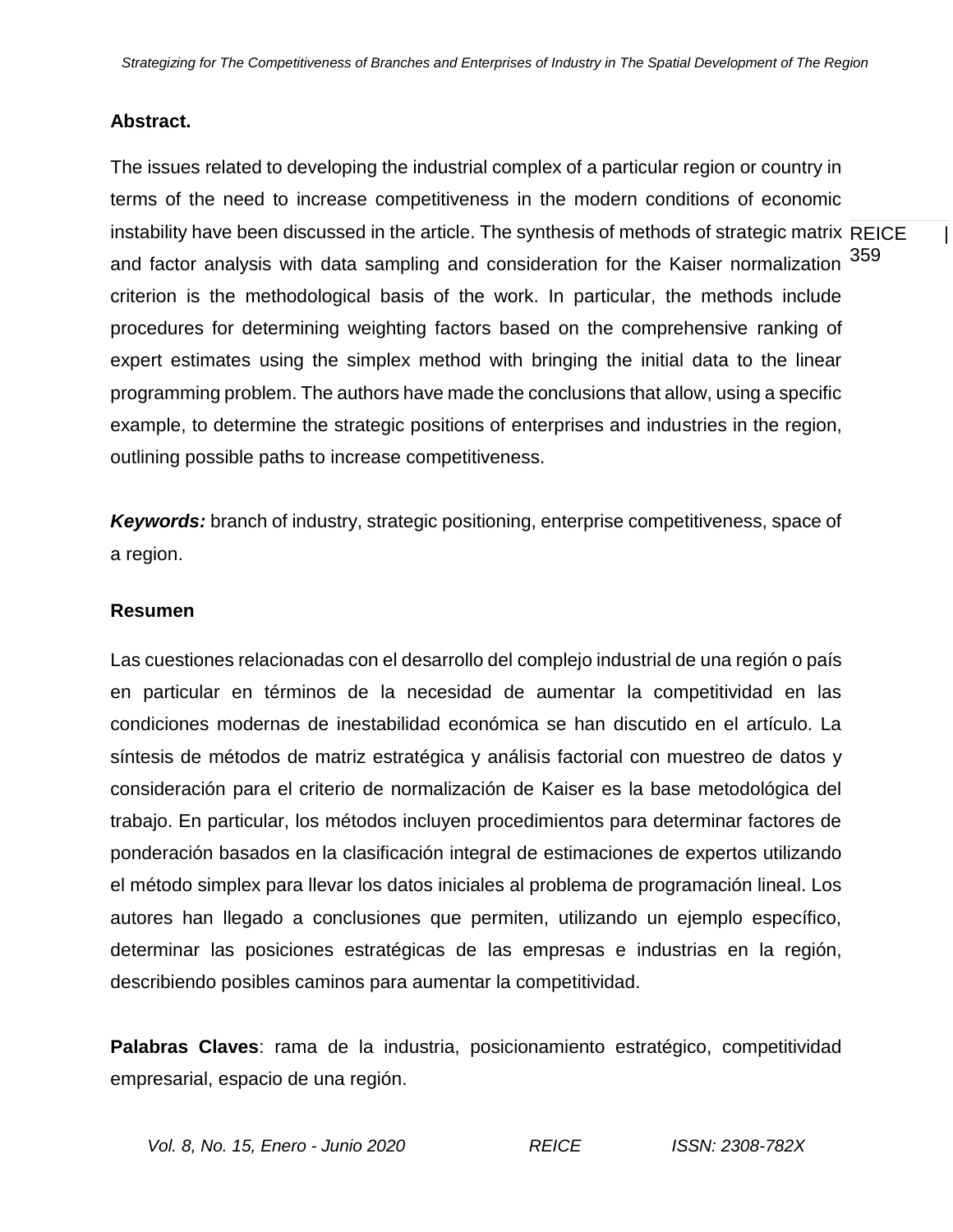#### **Introduction**

geopolitical situation, when it becomes inevitable that the positioning of economic entities  $\overline{\text{REICE}}$  | in domestic and foreign markets becomes more complicated, attention is increasingly 360 Under the conditions of economic instability caused by the aggravation of the focused on the formation of competitive strategies of the regions of the Russian Federation in order to find ways and methods to maintain the achieved production and economic level and ensure the efficient sustainable development of industry. At the same time, the competitive strategizing of the enterprises which form the industrial complexes of the country and regions suffers from a lack of theoretical and methodological explanation of the processes of organizational and economic transformation and factors that influence their success.

The need to identify priority areas for increasing the strategic competitiveness of industries for a long term is caused by the fact that the possibilities of extensive development are almost exhausted at the moment. The need for the intensification of production, the growth of labor productivity, and the introduction of advanced IT technologies is perceived by the management as an indispensable element in ensuring regular economic activity of industrial enterprises today.

Therefore, the task of finding a valid organizational and economic mechanism to increase the competitiveness of industrial enterprises is prioritized by the consequences of crisis and adverse processes. In other words, competitiveness management is becoming a backbone element for ensuring the sustainability of the economic activity of the modern industrial enterprises.

The study of the region from the standpoint of various aspects has attracted the attention of many researchers. For example, the region is considered in the context of the method for assessing its economic security in the works of V.V. Akberdina, A.V. Grebenkin, O.P. Smirnova, and A.A. Kocherbayeva (2017; 2018). I.Yu. Anikin, S.V. Lapteva, A.V. Kozlov, and O.S. Tamer studied regional processes from the perspective of a synergistic approach (2019). M.A. Deryabina considered system analysis methods and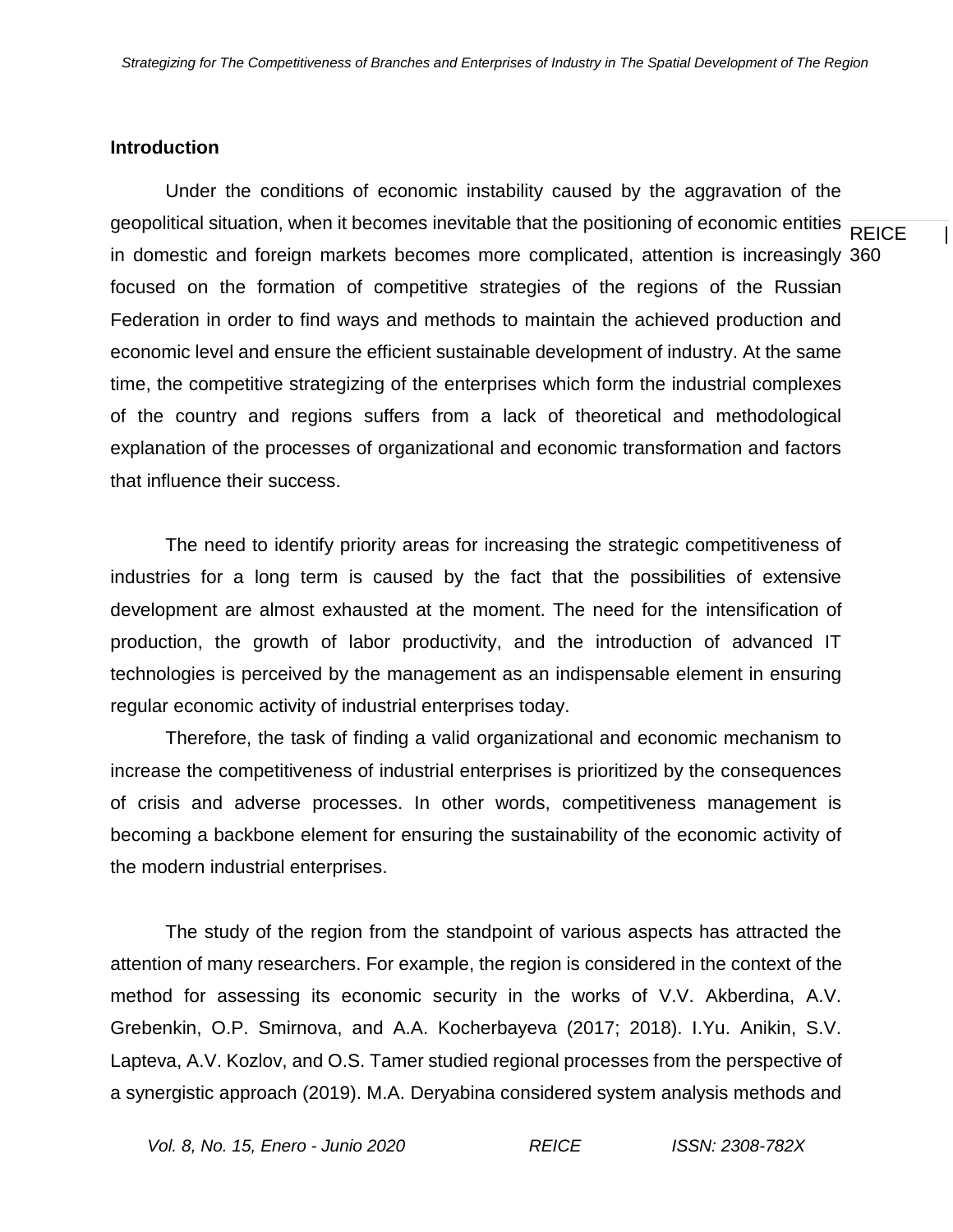REICE | others (Mitrofanova, Simonova, Tarasenko, 2020; Plotnikov et al., 2019; Prudskiy, <sub>361</sub> the region as a complex economic system (2018). The institutional approach to the study of the region is presented in detail in the works of S.G. Kirdina-Chandler and V.I. Mayevsky (2017). Social processes and their impact on the economy of the region can be found in the works of A.V. Plotnikov, E.A. Mitrofanov, M.V. Simonov, V.V. Tarasenko and Oshchepkov, 2015a; 2015b). Technological aspects of the development of the regional economy and methods of strategic analysis are studied in the works of Russian scientists (Prudskiy, Oshchepkov, Zhdanov, 2018; Prudskiy et al., 2017). The methods of classification analysis and cluster formation in the sectors of industrial regions are presented in the authors' developments (Semenov, 2018; Smirnova, Barbakov, Ponomareva, Vinogradova, 2019; Smirnova, Kocherbaeva, Averina, Saiakbaeva, 2019; Vlados, 2019). The development of some sectors of the economy, for example, the power industry, is considered in the study by E. Akhmetshin, S. Zhiltsov, A. Dmitrieva, A. Plotnikov, and A. Kolomeytseva (2019). Thus, the aspects of strategic competitiveness in the development of priority sectors in some regions have not been studied well enough.

In this regard, the development of methods for the strategic development of industry in the region in the context of developing individual branches and enterprises is particularly attractive. The solution of this problem requires not only new methods for managing processes, but also the updated competitiveness assessment tools based on quantitative and qualitative criteria and indicators reflecting the organizational and economic changes, which, in turn, determine the requirements of production management in the coordinated and balanced strategic development.

### **Methods and materials**

Based on the expert analysis, the process of the influence of environmental factors on the strategic competitiveness of industry in the Perm region can be evaluated.

The data in Table 1 describe the strategic competitiveness of industry in the Perm region according to the following criteria.

I. Adaptability to environmental factors.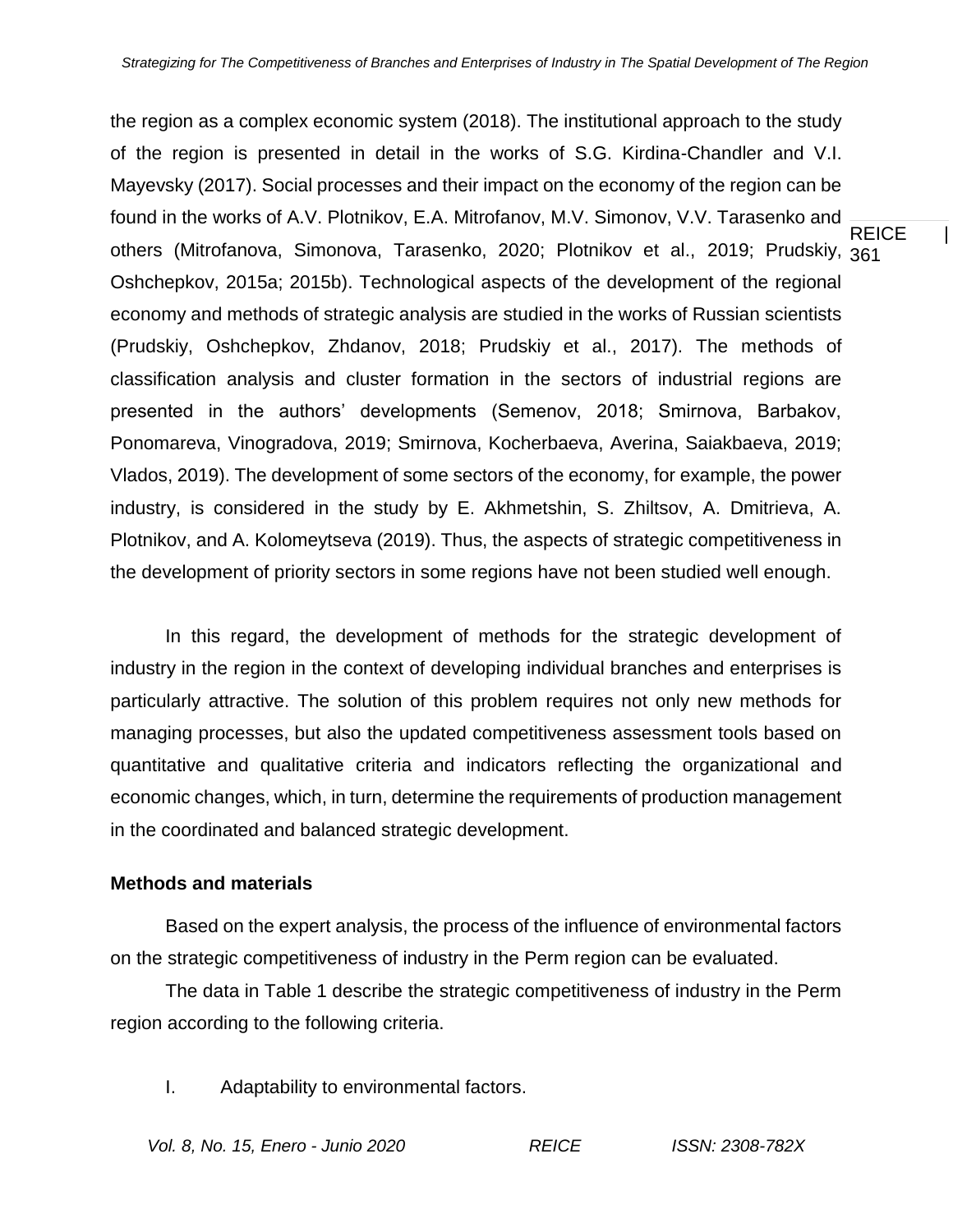This criterion relates to the factors that shape the systemic trends in the industry development in the Russian Federation as a whole and the level of its integration into the world economy.

II. Ability to build up the competitive advantage.

|                            |                        | Megaenvironment |   |   |   | <b>Mesoenvironment</b> |                              |                                   |                |   |   |   |   |   |    |   |                                                    |   |                     |
|----------------------------|------------------------|-----------------|---|---|---|------------------------|------------------------------|-----------------------------------|----------------|---|---|---|---|---|----|---|----------------------------------------------------|---|---------------------|
| Factors<br>competitiveness | of<br>the<br>strategic | Score           |   |   |   |                        |                              | Score                             |                |   |   |   |   |   |    |   |                                                    |   |                     |
|                            | Score                  |                 | 5 | 5 | 5 | 4                      | 5                            |                                   |                |   |   |   |   |   |    |   |                                                    |   | $\frac{1}{22}$<br>5 |
|                            |                        | 19.7<br>n       |   |   |   |                        |                              | 19.7<br>Ю                         |                |   |   |   |   |   |    |   |                                                    |   |                     |
|                            | 2                      | 19.5<br>ი       |   |   |   |                        |                              | 19.5<br>O                         |                |   |   |   |   |   |    |   |                                                    |   |                     |
|                            | З                      | 21.0<br>0       |   |   |   |                        |                              | 21.0<br>0                         |                |   |   |   |   |   |    |   |                                                    |   |                     |
| Macroenvironment           |                        | 20.1<br>5       |   |   |   |                        |                              | 20.1<br>5                         |                |   |   |   |   |   |    |   |                                                    |   |                     |
|                            | 5                      | 19.5<br>0       |   |   |   |                        |                              | 19.5<br>$\mathsf{I}^{\mathsf{I}}$ |                |   |   |   |   |   |    |   |                                                    |   |                     |
|                            | Score                  |                 | 5 | 5 | 5 | 4                      | 19.9 19.7 21.2 15. 15.1<br>5 |                                   | $\overline{9}$ | 7 | 5 | 8 | 5 | 5 | 11 | 5 | 20. 19. 21. 16. 19.7 22. 19. 19. 19.6 22. 22.<br>5 | 5 | 5                   |
|                            |                        | 17.3            |   |   |   |                        |                              | 17.3                              |                |   |   |   |   |   |    |   |                                                    |   |                     |
|                            | 2                      | 18.6            |   |   |   |                        |                              | 18.6                              |                |   |   |   |   |   |    |   |                                                    |   |                     |
|                            | з                      | 16.8            |   |   |   |                        |                              | 16.8                              |                |   |   |   |   |   |    |   |                                                    |   |                     |
|                            |                        | 17.1            |   |   |   |                        |                              | 17.1                              |                |   |   |   |   |   |    |   |                                                    |   |                     |
|                            |                        | 18.3<br>5       |   |   |   |                        |                              | 18.3<br>$\frac{5}{17.9}$          |                |   |   |   |   |   |    |   |                                                    |   |                     |
|                            | 6                      | 17.9            |   |   |   |                        |                              |                                   |                |   |   |   |   |   |    |   |                                                    |   |                     |
|                            |                        | 17.9            |   |   |   |                        |                              | 17.9                              |                |   |   |   |   |   |    |   |                                                    |   |                     |
|                            | 8                      | 18.4<br>5       |   |   |   |                        |                              | 18.4<br>5                         |                |   |   |   |   |   |    |   |                                                    |   |                     |
| Microenvironment           | 9                      | 18.7            |   |   |   |                        |                              | 18.7<br>5                         |                |   |   |   |   |   |    |   |                                                    |   |                     |
|                            | 10                     | 18.1            |   |   |   |                        |                              | 18.1                              |                |   |   |   |   |   |    |   |                                                    |   |                     |
|                            | 11                     | 15.9            |   |   |   |                        |                              | 15.9                              |                |   |   |   |   |   |    |   |                                                    |   |                     |

*Table 1. The impact of environmental factors on the strategic competitiveness of industry in the Perm region.*

**REICE** 362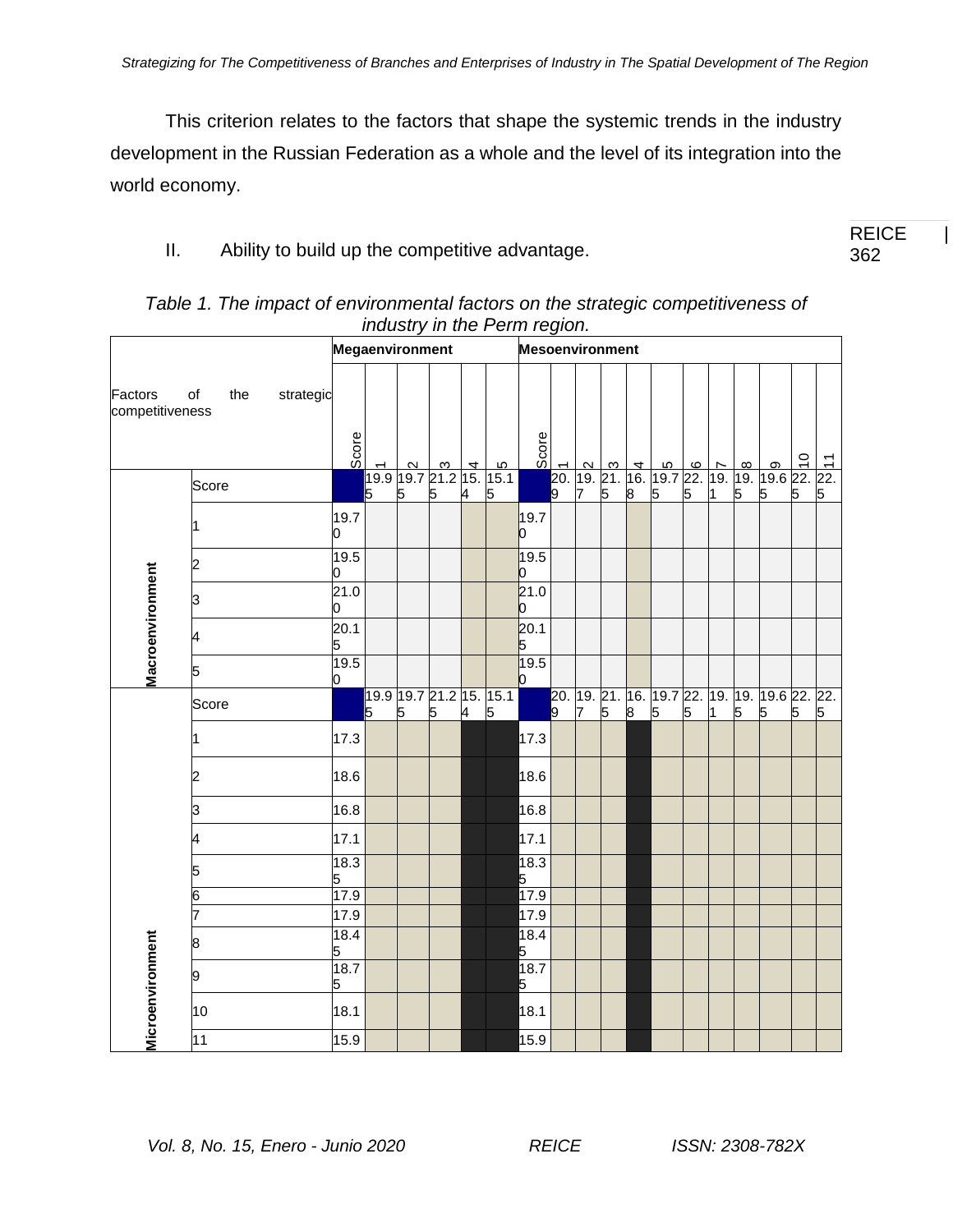# Notes for Table 1:

| Factors                                                                                | Number |
|----------------------------------------------------------------------------------------|--------|
| Macroenvironment                                                                       |        |
| State industrial, scientific, technical, financial, and tax <sup>1</sup>               |        |
| policy                                                                                 |        |
| Lobbying and availability of state orders                                              |        |
| Dimension of segments and degree of concentration of the 3                             |        |
| production and consumption market                                                      |        |
| Degree of integration and barriers to entry and exit                                   | 4      |
| Availability of technology and patents                                                 | 5      |
|                                                                                        |        |
| Microenvironment                                                                       |        |
| Development strategy for the industrial enterprise                                     |        |
| Success in positioning products in the markets                                         |        |
| Organizational and production structure of an industrial <sup>3</sup>                  |        |
| enterprise                                                                             |        |
| Infrastructure of an industrial enterprise                                             | 4      |
| Price and quality parameters of products                                               | 5      |
| Marketing, logistics, and sales                                                        | 6      |
| <b>Brand image</b>                                                                     |        |
| Demand for products in foreign and domestic markets                                    | 8      |
| Level of competitiveness of an industrial enterprise                                   | o      |
| Qualification of the personnel and competency of the 10                                |        |
| management                                                                             |        |
| IT level of production equipment and industrial enterprise 11                          |        |
| management systems                                                                     |        |
| Megaenvironment                                                                        |        |
| Global competitive environment                                                         |        |
| Conditions of economic instability                                                     |        |
| Consequences of economic crises                                                        | 3      |
| International law; WTO standards                                                       | 4      |
| Rules and regulations of the Eurasian Economic Union                                   | 5      |
| Mesoenvironment                                                                        |        |
| Regional economic policy                                                               |        |
| Strategizing and programming of branches                                               |        |
| localization<br>Territorial<br>industrial <sup>3</sup><br><b>of</b><br>branches<br>and |        |
| enterprises                                                                            |        |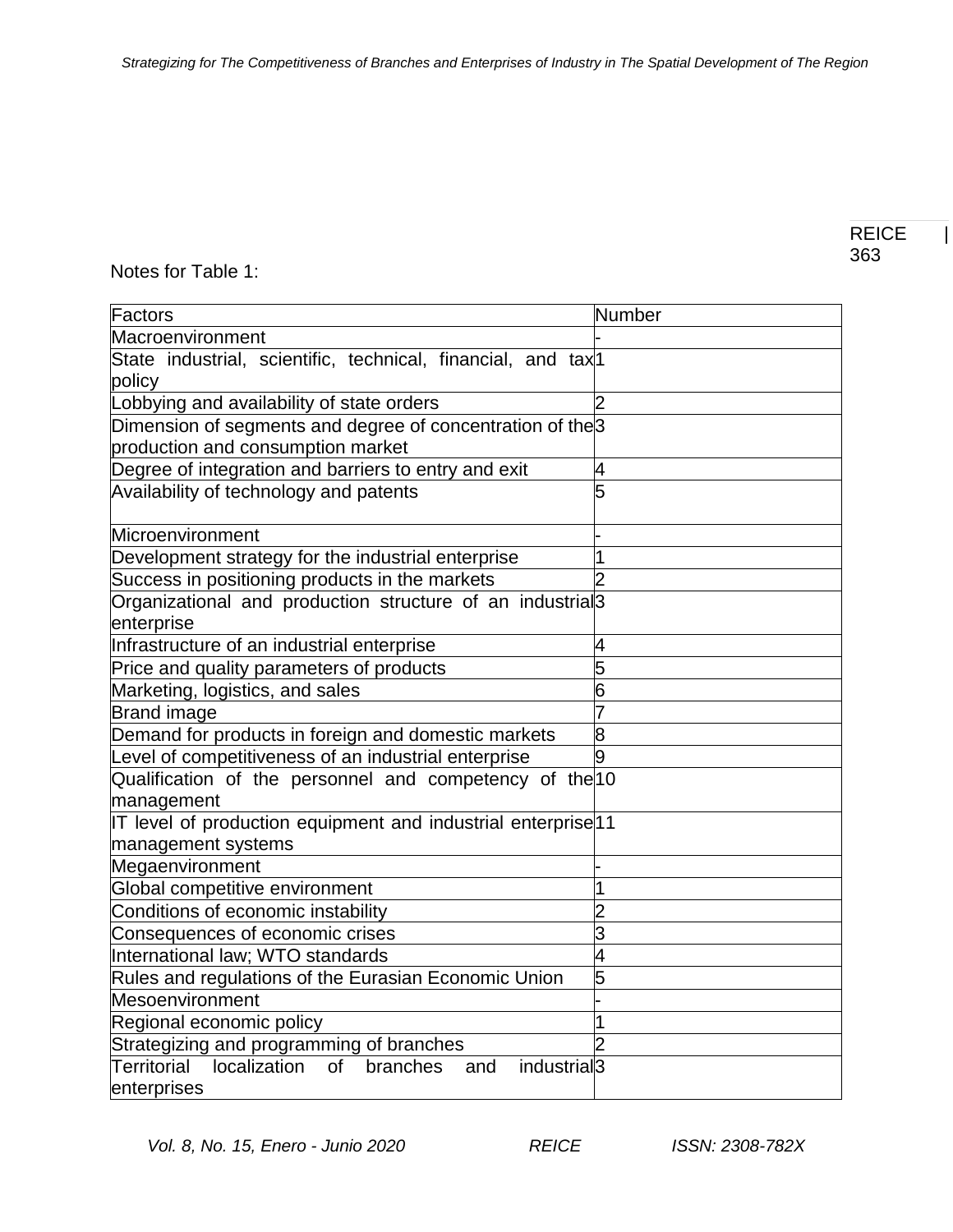| Availability of industrial clusters                                |    |              |
|--------------------------------------------------------------------|----|--------------|
| Industry specialization                                            |    |              |
| Production and economic potential and resource base                | b  |              |
| Gross regional product (GRP) structure                             |    |              |
| Balance of supply and demand of labor resources in 8               |    |              |
| branches of the economy                                            |    | <b>REICE</b> |
| System of professional and supplementary professional <sup>9</sup> |    | 364          |
| education in the region                                            |    |              |
| Investment attractiveness of branches of industry in the 10        |    |              |
| region                                                             |    |              |
| Industry innovation level                                          | 11 |              |
| Adaptability to environmental factors -                            |    |              |
| Ability to build up competitive advantage -                        |    |              |
| Strategic positioning -                                            |    |              |

This criterion includes the factors reflecting the achieved level and current trends in the development of industries of the Perm Territory.

Strategic positioning combines the factors that are able to adjust the strategic positions of industry in the region and serve as the basis for developing directions for increasing its competitiveness.

The main role in increasing the strategic competitiveness of the region is assigned to the second and third criteria.

As such, the quality of managerial processes in ensuring the strategic competitiveness of industry in the region lies in the clarity of ranking factors in the implementation of factor analysis to substantiate the indicators that allow assessing the achievement of the parameters set in the implementation of measures that satisfy the tasks of branches and industrial enterprises in building up competitive advantages.

In this regard, the authors consider it necessary to review the current trends in increasing the strategic competitiveness of industry in the region.

The comparative analysis of the existing approaches to assessing the management efficiency described in the works of Russian and foreign authors revealed the diversity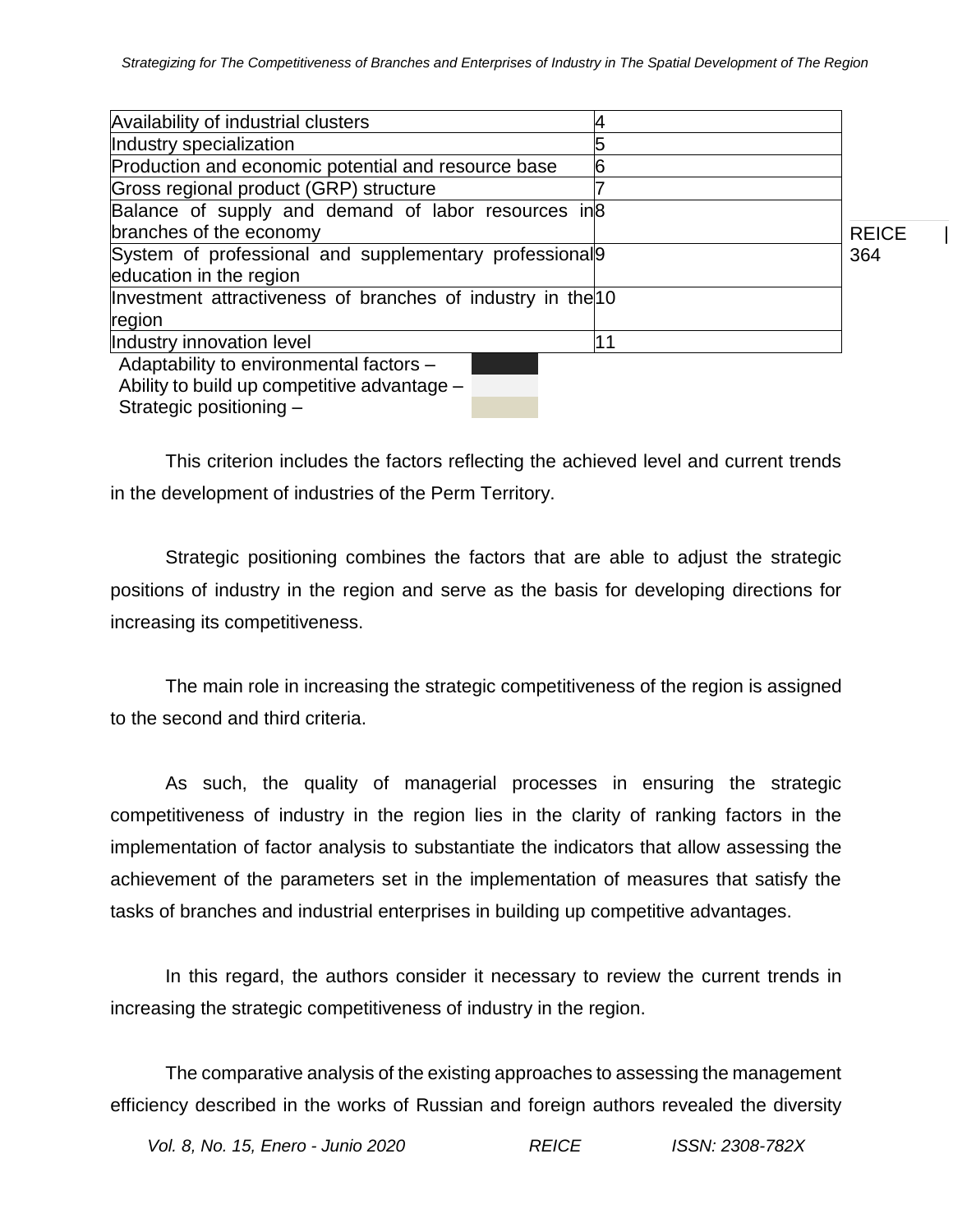and ambiguity of the methods, indicators, and criteria used, which to some extent complicated the possibility of a reasonable choice by the management of the branches of industry in relation to the tasks of increasing strategic competitiveness.

REICE | At the same time, the study of the specifics of the sectorial development of industry  $\,{}^{365}$ in the Perm region indicated that in practice, strategic competitiveness is assessed either being generalized to a high degree, without reflecting the influence of modern factors, or is not assessed at all.

The revealed lack of the generally accepted methodological and practical approaches allowed to formulate an authors' vision and propose an augmented methodological approach for assessing the current level of strategic competitiveness of industry (Table 2).

| <b>Stage</b>                                                                                                                                                                                              | Content                                                                                                                                                                                                                                                                                                                                                                                                                                                                                                                                                                                                    |
|-----------------------------------------------------------------------------------------------------------------------------------------------------------------------------------------------------------|------------------------------------------------------------------------------------------------------------------------------------------------------------------------------------------------------------------------------------------------------------------------------------------------------------------------------------------------------------------------------------------------------------------------------------------------------------------------------------------------------------------------------------------------------------------------------------------------------------|
| Stage I.<br>Justification of the<br>selection of criteria<br>and indicators of<br>the industry<br>competitiveness<br>by branches and<br>enterprises,<br>primary<br>processing of the<br>source indicators | The criteria and indicators are selected, which reflect the following:<br>- the level of competitiveness of the enterprise, X (sustainability<br>$(X_1)$ and performance $(X_2)$ , and<br>- the level of the industry development in the region, Y (production<br>volume in the branch $(Y_1)$ , facilities used $(Y_2)$ , and share in GRP<br>$(Y_3)$ ).<br>The weighting factors of the significance of each indicator are<br>estimated for an integrated assessment. The comprehensive<br>ranking of expert estimates using the simplex method serves as<br>the methodological basis of this procedure. |
| Stage II.<br>Calculation of<br>integral indicators<br>taking the<br>weighting factors<br>into account                                                                                                     | Two integral indicators are estimated:<br>1) Level of competitiveness of the enterprise, X<br>$X = (X_{1i}+X_{2i})/2$ (1), where<br>$X_{1i}$ is the indicator of sustainability of the i-th enterprise $(X_{1i} = \frac{X_{1bi}}{X_{1bi}})$<br>$(2)$ , where<br>$X_{1bi}$ is the score for sustainability of the i-th enterprise, and<br>$X_1$ bz is the total score for sustainability of the totality of selected<br>objects.<br>The score is found using the following scale:                                                                                                                           |

*Table 2. Methodological tools for assessing the current level of the industry competitiveness in the region.*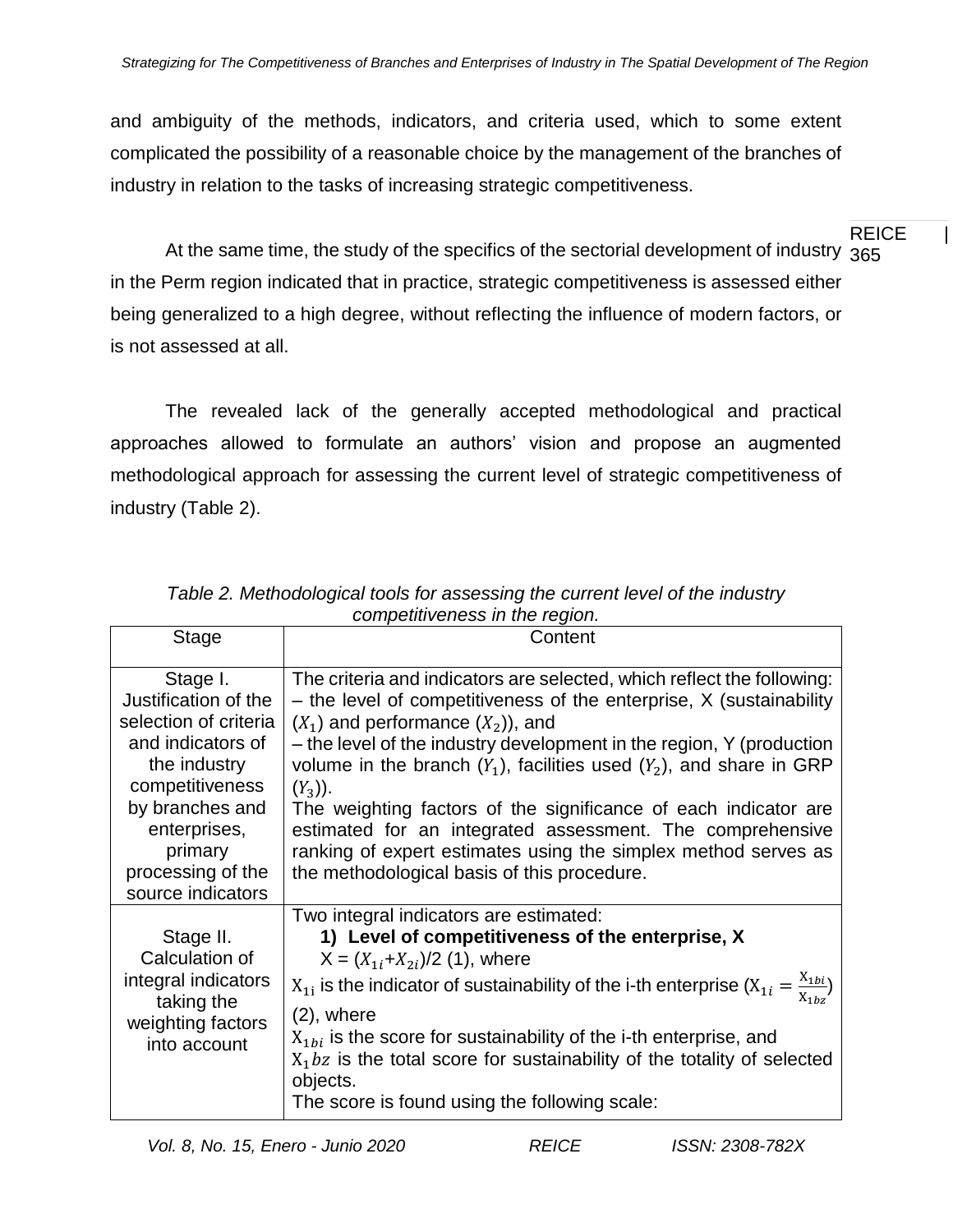|                                                                                      |                                                                                                                                                                                                                                                                      | <b>Sustainability</b><br>Οf<br>the enterprise                                                                         | Score $(0 -$<br>1) |  |              |  |  |
|--------------------------------------------------------------------------------------|----------------------------------------------------------------------------------------------------------------------------------------------------------------------------------------------------------------------------------------------------------------------|-----------------------------------------------------------------------------------------------------------------------|--------------------|--|--------------|--|--|
|                                                                                      |                                                                                                                                                                                                                                                                      | Advancing                                                                                                             | 1                  |  |              |  |  |
|                                                                                      |                                                                                                                                                                                                                                                                      | Promising                                                                                                             | 0.9                |  | <b>REICE</b> |  |  |
|                                                                                      |                                                                                                                                                                                                                                                                      | Developing                                                                                                            | 0.8                |  | 366          |  |  |
|                                                                                      |                                                                                                                                                                                                                                                                      | <b>Positive</b>                                                                                                       | 0.7                |  |              |  |  |
|                                                                                      |                                                                                                                                                                                                                                                                      | <b>Stable</b>                                                                                                         | 0.6                |  |              |  |  |
|                                                                                      |                                                                                                                                                                                                                                                                      | Satisfactory                                                                                                          | 0.5                |  |              |  |  |
|                                                                                      |                                                                                                                                                                                                                                                                      | Unsatisfactory                                                                                                        | 0.4                |  |              |  |  |
|                                                                                      |                                                                                                                                                                                                                                                                      | <b>Precrisis</b>                                                                                                      | 0.3                |  |              |  |  |
|                                                                                      |                                                                                                                                                                                                                                                                      | Crisis                                                                                                                | 0.2                |  |              |  |  |
|                                                                                      |                                                                                                                                                                                                                                                                      | Critical                                                                                                              | 0.1                |  |              |  |  |
|                                                                                      | $X_{2mi}$ is the average performance of the i-th enterprise for m years,<br>and<br>$X_{2z}$ is the total performance of the aggregate of selected objects.<br>2) Level of the industry development in the region, Y<br>$Y = (Y_{1i} + Y_{2i} + Y_{3i})/3$ (4), where |                                                                                                                       |                    |  |              |  |  |
|                                                                                      | $Y_1 = \frac{Y_{1mi}}{Y_{1mx}}$                                                                                                                                                                                                                                      | is the share of the i-th industry in the total average<br>industrial production of the region over m years (5), where |                    |  |              |  |  |
|                                                                                      | years,                                                                                                                                                                                                                                                               | $Y_{1mi}$ is the average production volume of the i-th branch for m                                                   |                    |  |              |  |  |
|                                                                                      | years,                                                                                                                                                                                                                                                               | $Y_{1mz}$ is the total average industrial production of the region for m                                              |                    |  |              |  |  |
|                                                                                      |                                                                                                                                                                                                                                                                      | $Y_{2i}$ is the average annual capacity utilization of the i-th branch, and                                           |                    |  |              |  |  |
|                                                                                      |                                                                                                                                                                                                                                                                      | $Y_{3i} = \frac{Y_{3i}}{CP}$ is the average share of the i-th branch in GRP for m                                     |                    |  |              |  |  |
|                                                                                      | years (6), where                                                                                                                                                                                                                                                     |                                                                                                                       |                    |  |              |  |  |
|                                                                                      |                                                                                                                                                                                                                                                                      | $Y_{3i}$ is the average production volume of the i-th branch for m years.                                             |                    |  |              |  |  |
| Stage III.<br>Positioning<br>$of \mid$<br>enterprises in the<br>context of the level | The graphical study of the strategic profile of the industry<br>competitiveness in the region:<br>The coordinates of the enterprise: Xi is the level of<br>competitiveness of the enterprise; Yi is the level of development of                                      |                                                                                                                       |                    |  |              |  |  |
| of competitiveness                                                                   | the branch.                                                                                                                                                                                                                                                          |                                                                                                                       |                    |  |              |  |  |
| and the level of the                                                                 | Interpretation of the results.                                                                                                                                                                                                                                       |                                                                                                                       |                    |  |              |  |  |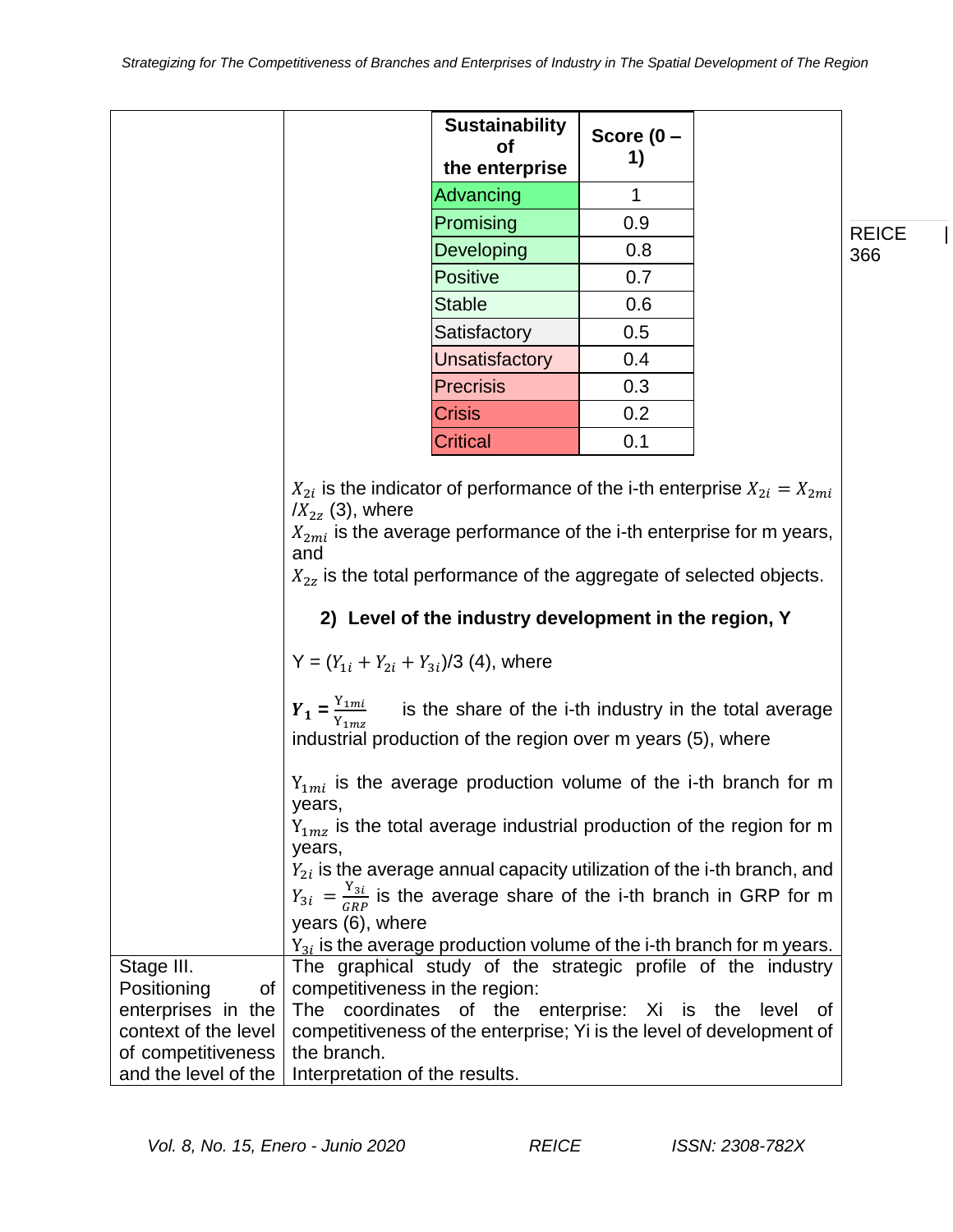| industry<br>development                                                                                                                                                                                                                                                           |                                                                                                                                   |              |  |  |
|-----------------------------------------------------------------------------------------------------------------------------------------------------------------------------------------------------------------------------------------------------------------------------------|-----------------------------------------------------------------------------------------------------------------------------------|--------------|--|--|
| Stage IV.<br>Building a strategic field of industry in the region based on matrix<br>methods. Classification of the development strategies for regional<br>Strategic<br>analysis<br>industries (allocation of nine types of competitiveness strategies).<br>the<br>industry<br>of |                                                                                                                                   |              |  |  |
| competitiveness in                                                                                                                                                                                                                                                                |                                                                                                                                   | <b>REICE</b> |  |  |
| the region.                                                                                                                                                                                                                                                                       |                                                                                                                                   | 367          |  |  |
| Stage<br>V.<br><b>Identification</b><br>0f                                                                                                                                                                                                                                        | of directions for<br>Development<br>the<br>strategic<br>increasing<br>competitiveness of industry in the region, depending on the |              |  |  |
| directions<br>for                                                                                                                                                                                                                                                                 | affiliation of industry (enterprises) to a particular type of strategy.                                                           |              |  |  |
| the<br>increasing                                                                                                                                                                                                                                                                 |                                                                                                                                   |              |  |  |
| industry                                                                                                                                                                                                                                                                          |                                                                                                                                   |              |  |  |
| competitiveness in                                                                                                                                                                                                                                                                |                                                                                                                                   |              |  |  |
| the region                                                                                                                                                                                                                                                                        |                                                                                                                                   |              |  |  |

The synthesis of the methods of strategic matrix and factor analysis with data sampling and consideration for the Kaiser normalization criterion served as the presented methodological tools for assessing the current level of the industry competitiveness in the region. The comprehensive ranking of expert estimates using the simplex method, based on the reduction of the source data to the linear programming problem, served as the methodological basis of the procedure for determining weighting factors.

Let us consider each of the stages of the proposed methodological tools in more detail.

Stage I. Justification of the selection of criteria and indicators of the industry competitiveness by branches and enterprises; primary processing of the source indicators include:

– sampling of the enterprises included in the strategic field of the industry development in the region (the criteria are the following: temporary, spatial, and sectoral, which together allow to implement this procedure);

– determination of indicators for calculating the competitiveness level of the enterprise, X: sustainability  $(X_1)$  (net assets, financial stability, own working capital, investment activity, and fixed assets), performance  $(X_2)$  (revenue, sales of commercial products, business activity, utilization of production capacity, and innovation activity);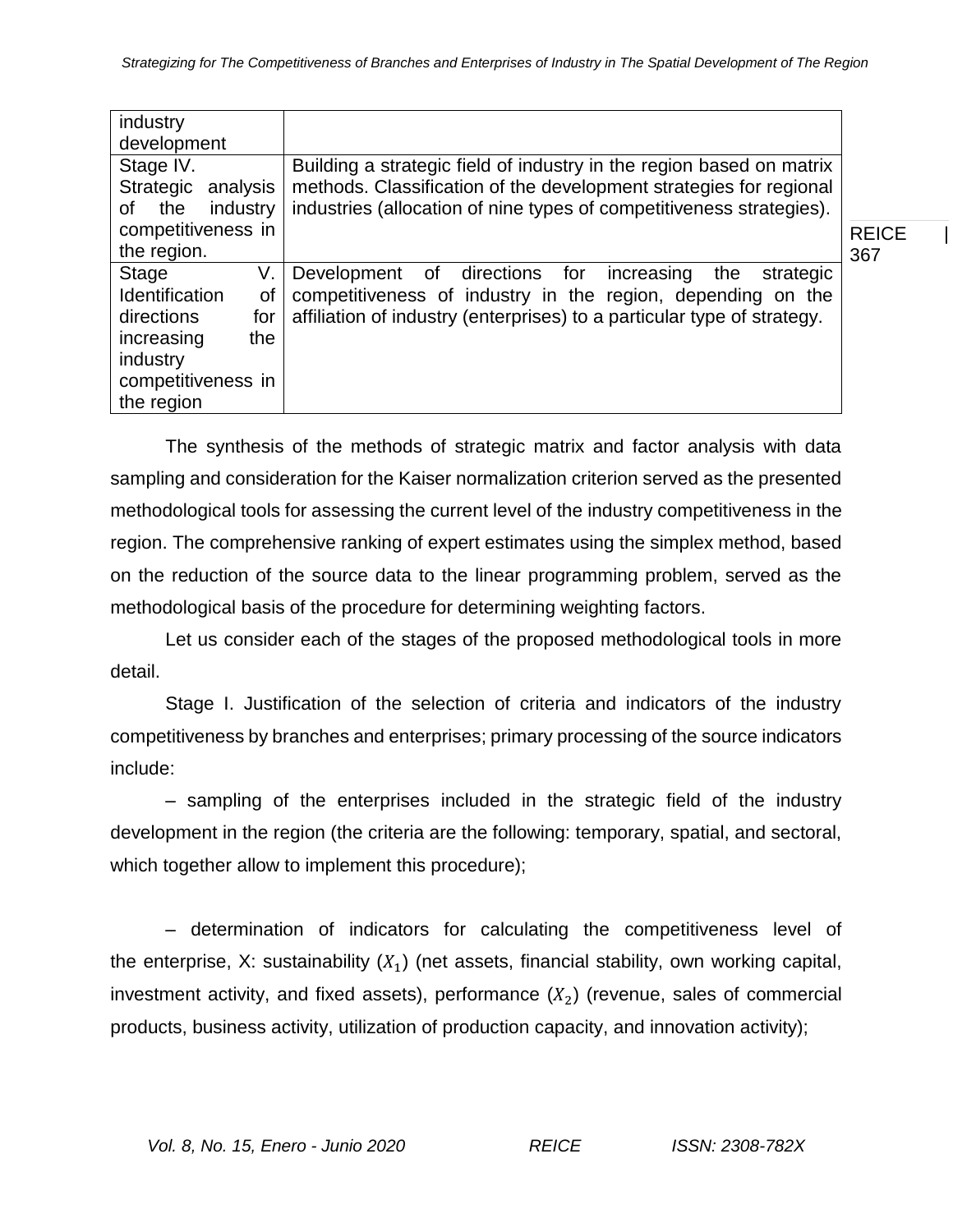REICE | – selection of indicators to estimate the level of the industry development in the region, Y: production volume in the branch  $(Y_1)$  (volume of goods shipped), facilities used  $((Y_2)$  (average annual production capacity utilization level), industry share in GRP  $(Y_3)$ ; and

– calculation of weighting factors of significance of each indicator for an integrated  $\mathsf{368}$ assessment.

Stage II. Calculation of integral indicators taking weighting factors into account.

Sustainability of the enterprise is assessed on a scale that includes the division of the obtained estimates of the enterprise sustainability into the following categories: advancing, promising, developing, positive, stable, satisfactory, unsatisfactory, precrisis, crisis, and critical in increments of 0.1.

Assessment of the level of the industry development in the region is carried out for a period determined on the basis of the goals and objectives of the industrial policy of the region of the Russian Federation.

Stage III. Positioning of enterprises in the context of the level of competitiveness and the level of the industry development involves the construction of diagrams that reflect the correspondence of the strategic profile of the region and the level of development of branches. This allows to identify the weak point in the development of a particular branch and the growth opportunities for industry in the region as a whole.

Stage IV. Strategic analysis of the industry competitiveness in the region. A strategic field is being built to determine the types of strategies for increasing the competitiveness of the industry branches in the region. Nine types of strategies are distinguished: seeking for new niches type, a reproductive type, a type of supportive development, a type of active growth, a cluster type, a type of advancing development, a promising innovative type, a type of capacity building, and a leadership type.

Stage V. Identification of directions for increasing the industry competitiveness in the region.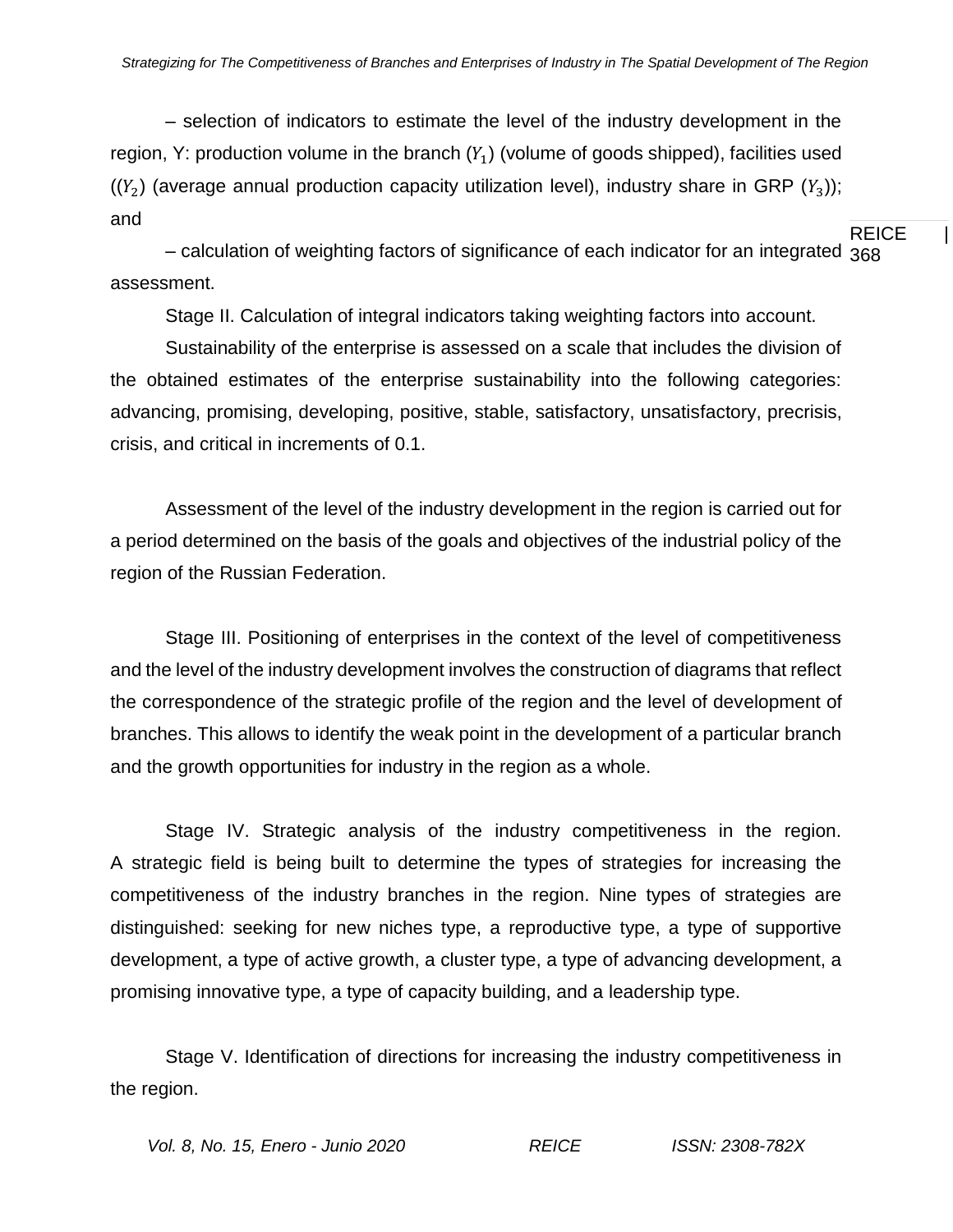Directions for increasing the strategic competitiveness of industry in the region are developed at this stage, depending on whether the branches (enterprises) belong to a particular type of strategy.

REICE | competitiveness of industry in the region were tested by the authors using the data from  $_{\rm 369}$ The proposed methodological tools for assessing the level of strategic the Perm region.

*Stage I.* Justification of the selection of criteria and indicators of the industry competitiveness by branches and enterprises.

The initial processing of the source indicators was carried out at this stage.

The following criteria were defined:

– *temporal* (for 2014 – 2019);

– *spatial* (the largest industrial enterprises selected by the volume of production in industry of the region and located in the Perm region);

– *sectoral* (a sectoral selection was made on the basis of the list of priority branches of a particular region of the country indicated in the Strategy for Spatial Development of the Russian Federation (Order of the Government of the Russian Federation No. 207-r, 2019) and the All-Russian Classifier of Economic Activities OK 029-2014) – nine industries of the Perm region: production of chemicals and chemical products, extraction of crude oil and natural gas, production of coke and petroleum products, machine building, production of paper and its products, mining of other minerals, woodworking industry, IT industry and communications, metallurgical production, food industry, and textile industry.

The boundaries of the criteria were established based on the role of specific enterprises and branches of industry in the economy of the Perm region for 2014 – 2019.

A selection of enterprises forming the strategic field for the development of industry in the Perm region was made on this basis (33<sup>1</sup> largest enterprises).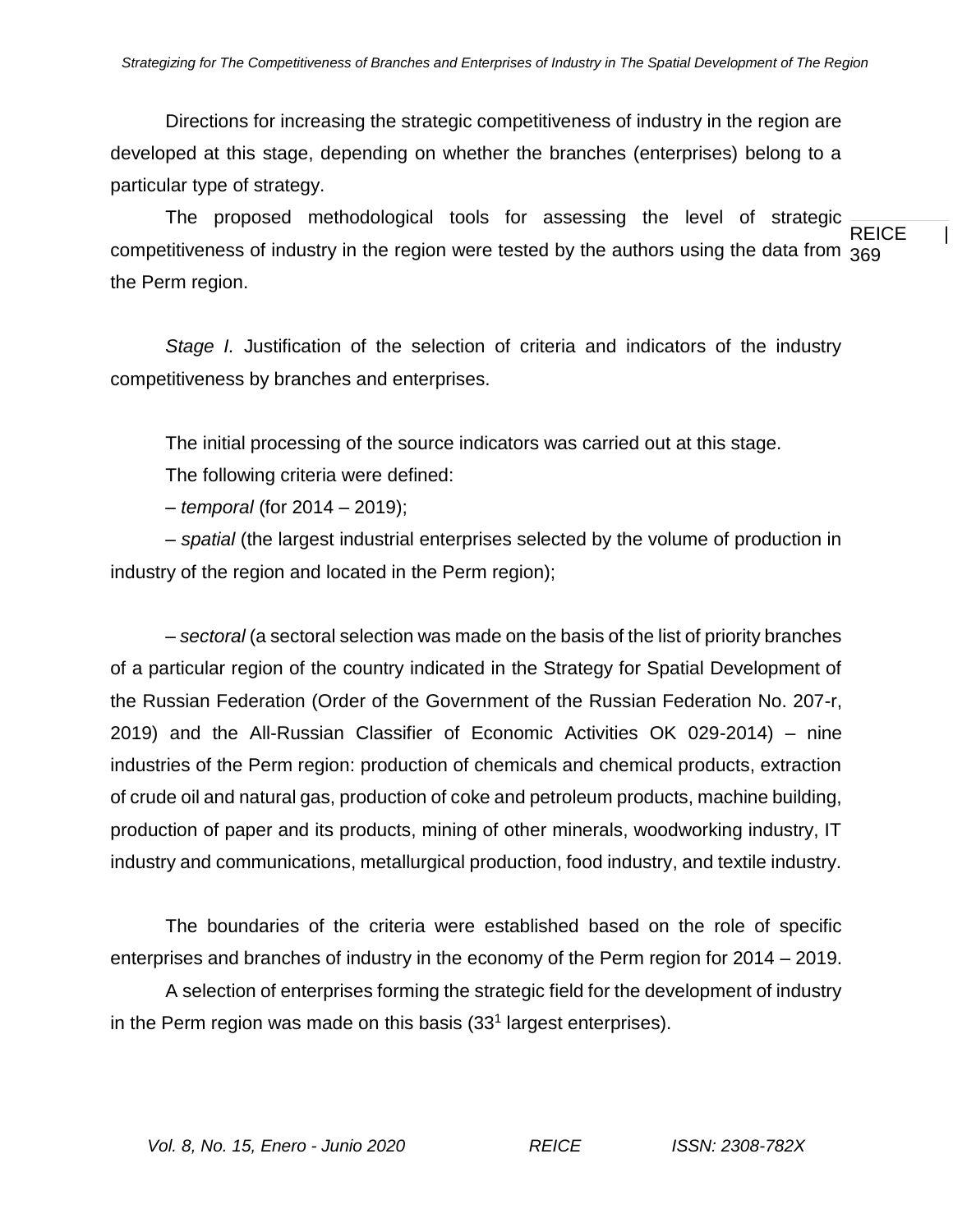# **Results and Analysis**

The results of calculating the weighting factors of the significance of each indicator for an integrated assessment using the simplex method, based on the reduction of the source data to the linear programming problem, are presented in Table 3.

*Table 3. Results of the calculation of weighting factors of integral indicators\**

| <b>REICE</b> |  |
|--------------|--|
| 370          |  |

|                  |      | ີ    |      |
|------------------|------|------|------|
|                  | Χ1   | Х2   |      |
| Value of the     | 0.2  | 0.8  |      |
| weighting factor |      |      |      |
|                  |      | Υ2   | Y3   |
| Value of the     | 0.35 | 0.25 | 0.45 |
| weighting factor |      |      |      |

*\* The procedure for calculating weighting factors is based on the application of the Kemeny median search method*

The following results were obtained at stage I: a system of indicators reflecting the level of strategic competitiveness of industry in the region, and weighting factors of significance of each of the selected indicators.

Stage II. Calculation of integral indicators taking weighting factors into account.

The resulting indicators along the X axis were obtained as a result of calculating the level of the enterprise competitiveness.

It must be noted that the range of indicators for enterprises ranges from 0.05 to 2.1, which describes the sample of enterprises as a relatively homogeneous population in which most objects tend to a linear trend.

The following results were obtained as a result of calculating the level of the industry development in the region, Y.

Depending on the branch, the dispersion of indicators ranges from 0.03 to 0.15, which also describes the sample as representative and homogeneous.

The following results are obtained following the calculations of integral indicators on the X and Y axes (Table 4).

| and branchood of and right region |                               |                                                                                         |                                   |  |  |  |  |
|-----------------------------------|-------------------------------|-----------------------------------------------------------------------------------------|-----------------------------------|--|--|--|--|
| #                                 | Industrial enterprise         | enterprise<br>of<br>Level<br>competitiveness in the<br>market of the Perm region<br>(X) | Industry development<br>level (Y) |  |  |  |  |
|                                   | Lukoil-Permnefteorgsintez LLC | 0.207                                                                                   | 0.107                             |  |  |  |  |
| 2                                 | Lukoil-Perm LLC               | 0.162                                                                                   | 0.133                             |  |  |  |  |
| 3                                 | <b>PJSC Uralkali</b>          | 0.099                                                                                   | 0.115                             |  |  |  |  |

*Table 4. The value of integral indicators along the X and Y axes for industrial enterprises and branches of the Perm region*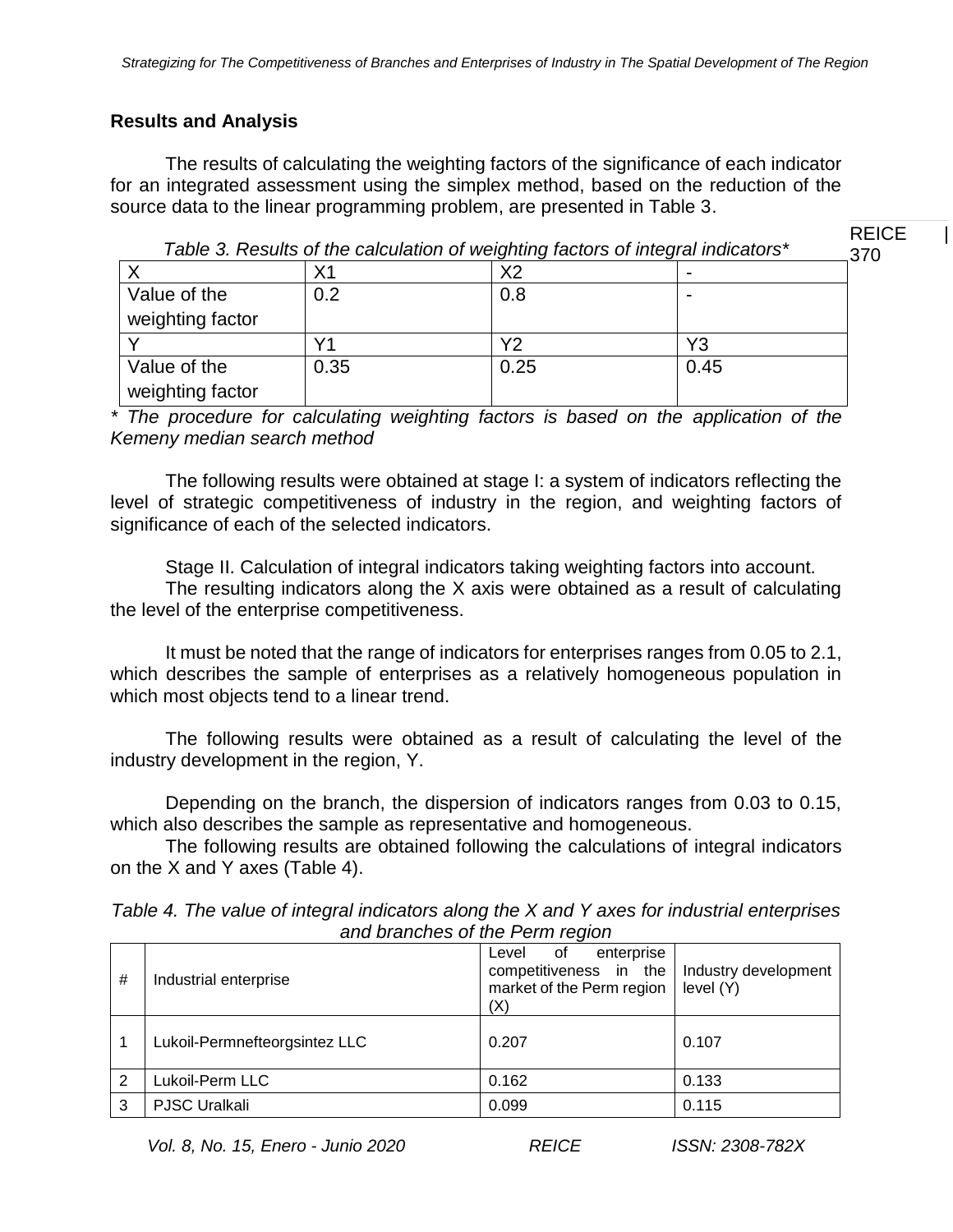| 4              | <b>JSC Er-Telecom Holding</b>                                       | 0.092 | 0.072 |              |
|----------------|---------------------------------------------------------------------|-------|-------|--------------|
| 5              | <b>Uralchem Trading House LLC</b>                                   | 0.058 | 0.115 |              |
| 6              | <b>PJSC Metafrax</b>                                                | 0.078 | 0.115 |              |
| $\overline{7}$ | Kama Cable LLC                                                      | 0.096 | 0.056 |              |
| 8              | <b>JSC UEC Perm Engines</b>                                         | 0.068 | 0.090 |              |
| 9              | <b>JSC Solikamskbumprom</b>                                         | 0.068 | 0.081 | <b>REICE</b> |
| 10             | <b>JSC Novomet-Perm</b>                                             | 0.064 | 0.090 | 371          |
| 11             | <b>Uraloil LLC</b>                                                  | 0.083 | 0.133 |              |
| 12             | JSC Gubakhinsky Coke                                                | 0.114 | 0.107 |              |
| 13             | Halopolymer Kirovo-Chepetsk LLC                                     | 0.092 | 0.115 |              |
| 14             | <b>JSC UEC Aviadvigatel</b>                                         | 0.073 | 0.090 |              |
| 15             | JSC Sibur-Khimprom                                                  | 0.044 | 0.115 |              |
| 16             | Sveza Uralsky LLC                                                   | 0.063 | 0.073 |              |
| 17             | Motovilikha - Civil Machine Building Company<br><b>LLC</b>          | 0.093 | 0.090 |              |
| 18             | JSC Bereznikovsky Soda Plant                                        | 0.021 | 0.115 |              |
| 19             | JSC Chusovskoy Metallurgical Plant                                  | 0.062 | 0.056 |              |
| 20             | Yugovskoy Dairy Products Factory LLC                                | 0.072 | 0.051 |              |
| 21             | JSC Aviation Gearboxes and Transmissions -<br>Perm Motors           | 0.081 | 0.090 |              |
| 22             | <b>JSC UEC Star</b>                                                 | 0.086 | 0.090 |              |
| 23             | PJSC Perm Scientific-Production Instrument<br><b>Making Company</b> | 0.107 | 0.090 |              |
| 24             | Tchaikovsky Textile Company LLC                                     | 0.067 | 0.030 |              |
| 25             | Permtotineft LLC                                                    | 0.071 | 0.133 |              |
| 26             | <b>JSC Halopolymer Perm</b>                                         | 0.102 | 0.107 |              |
| 27             | PJSC Proton-Perm Engines                                            | 0.081 | 0.090 |              |
| 28             | Prikamsky cardboard LLC                                             | 0.047 | 0.081 |              |
| 29             | Kungursky Meat Processing Plant LLC                                 | 0.042 | 0.051 |              |
| 30             | Nytvensky Creamery LLC                                              | 0.071 | 0.051 |              |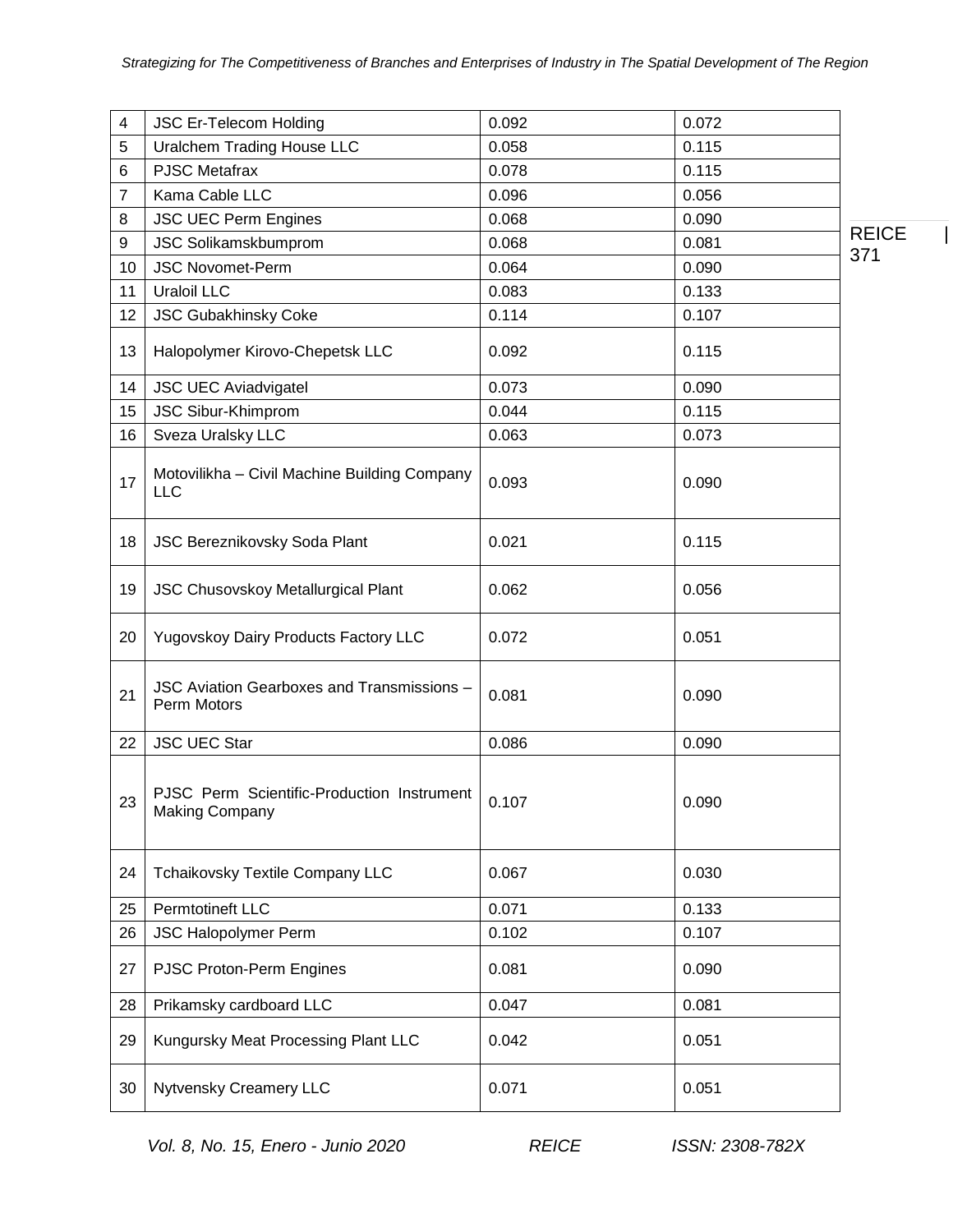| -31 | <b>JSC Perm Product Poultry Farm</b> | 0.102 | 0.051 |
|-----|--------------------------------------|-------|-------|
| -32 | Kama Pulp and Paper Mill LLC         | 0.081 | 0.081 |
| -33 | <b>INCAB LLC</b>                     | 0.051 | 0.090 |

**REICE** 

As such, the values of integral indicators are obtained at the second stage of testing  $372$ the authors' tools, which allow to study the strategic profile of the industry competitiveness in the Perm region graphically.

Stage III. Positioning of the industrial enterprises in the Perm region in terms of the level of competitiveness and the level of development of the branch of industry can be represented as follows (Figure 1. The notation of the numbers on the horizontal axis corresponds to the numbers of companies from Table 4).



*Figure 1. Balance of the values of indicators of the level of competitiveness and the level of development of the branch of industry in the Perm region.*

Most enterprises are in the range from 0.05 to 1, which indicates an asymmetry in the development of the leading enterprises and the majority of the objects under study, as well as of the priority branches of industry.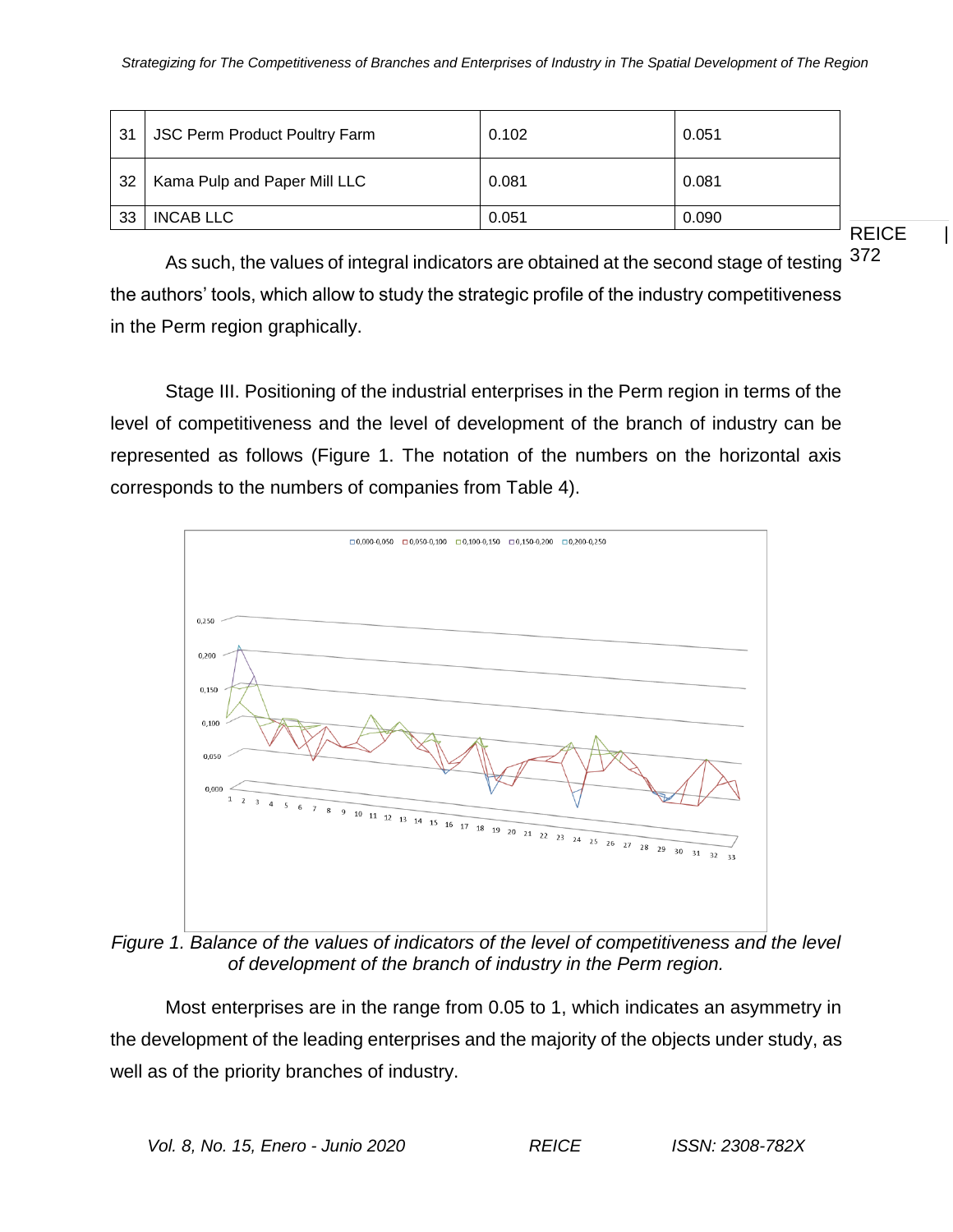**REICE** 373 If the correspondence between the strategic profile of the region and the level of development of industry branches is examined in detail, the problem field can be defined in the development of specific branches and the growth opportunities for industry in the region as a whole (Figure 2. The notation of the numbers on the pie chart corresponds to the numbers of companies from Table 4).



*Figure 2. Correspondence between the strategic profile of the region and the level of development of industry branches in the Perm region*

It can be seen in the figure that the potential of some branches of industry in the Perm region is much higher than the level of development of enterprises, which indicates the need to expand production, investment, and innovative opportunities through the accumulation of efforts both from the regional authorities and from the management of enterprises.

Stage IV. The strategic field of industry competitiveness in the region was built. The strategic field of industry competitiveness in the Perm region is represented in the figure (Figure 3. The notation of the numbers on the chart corresponds to the numbers of companies from Table 4).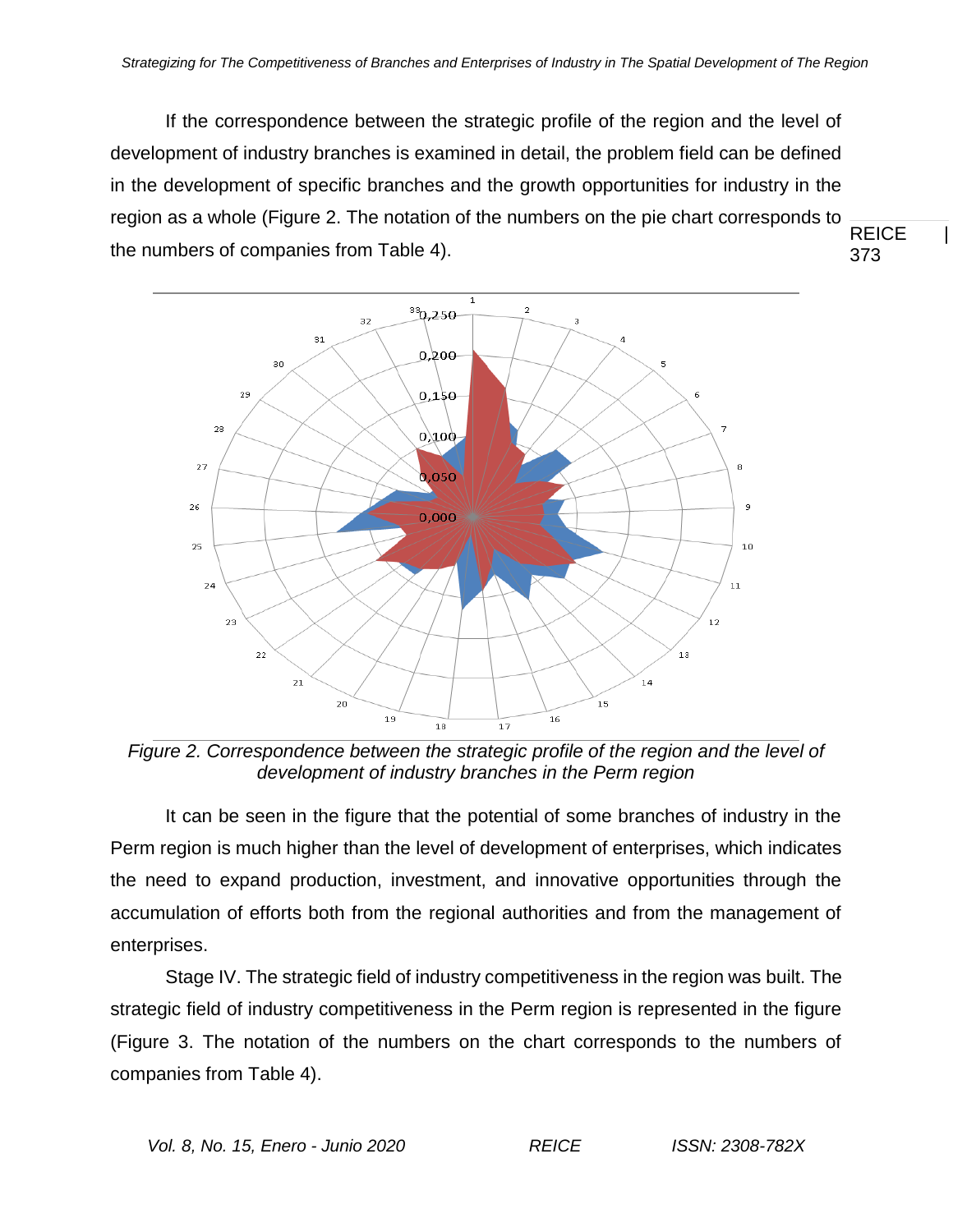

# *Figure 3. Strategic field of industry competitiveness in the Perm region*

The strategic field of industry competitiveness in the Perm region allows to determine the types of strategies for increasing the competitiveness of branches of industry in the region.

A general view of the classification of the strategies for developing the competitiveness of branches of industry is presented in Figure 4.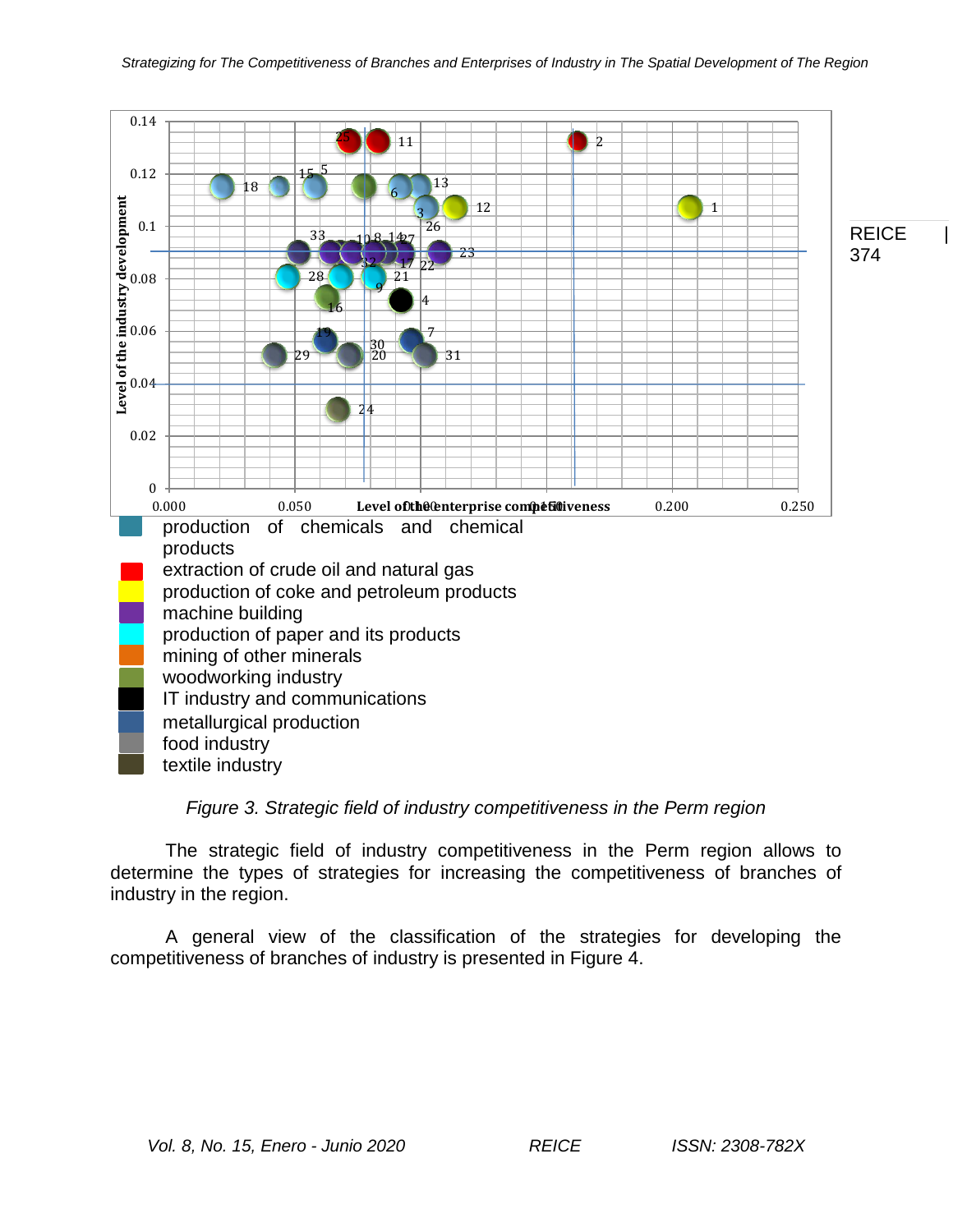|                                   | 0.091 and                               | Potential<br>building                                  | Clustering     | Leadership                             |  |  |  |  |
|-----------------------------------|-----------------------------------------|--------------------------------------------------------|----------------|----------------------------------------|--|--|--|--|
| Level of the industry development | 0.046                                   | Maintaining<br>the existing<br>level of<br>development | Active growth  | Advancing<br>growth                    |  |  |  |  |
|                                   | 0.045<br>$\mathbf I$<br>0.0             | Seeking for<br>new niches                              | Reproduction   | Promising<br>innovative<br>development |  |  |  |  |
|                                   |                                         | $0.0 - 0.08$                                           | $0.081 - 0.16$ | 0.161 and<br>higher                    |  |  |  |  |
|                                   | Level of the enterprise competitiveness |                                                        |                |                                        |  |  |  |  |

*Figure 4. Classification of the strategies for the industry competitiveness development in the region*

As such, the location of industries and enterprises on the strategic field of industrial competitiveness in the Perm region can be defined (Table 5).

| Strategy type           | Enterprise                                | <b>Branch</b>           |  |
|-------------------------|-------------------------------------------|-------------------------|--|
| Seeking<br>for<br>new   | <b>Tchaikovsky Textile Company LLC</b>    | Textile industry        |  |
| niches                  |                                           |                         |  |
| Maintaining<br>the      | <b>JSC Novomet-Perm</b>                   | Metallurgical           |  |
| existing<br>level<br>Οf | <b>Sveza Uralsky LLC</b>                  | production;             |  |
| development             | <b>JSC Chusovskoy Metallurgical Plant</b> | Woodworking industry;   |  |
|                         | Yugovskoy Dairy Products Factory          | Food industry;          |  |
|                         | <b>LLC</b>                                | Production of<br>paper  |  |
|                         | Prikamsky cardboard LLC                   | and its products; and   |  |
|                         | Kungursky Meat Processing Plant           | Machine building.       |  |
|                         | LLC INCAB LLC                             |                         |  |
|                         | <b>Nytvensky Creamery LLC</b>             |                         |  |
| Potential building      | <b>Uralchem Trading House LLC</b>         | Production<br>οf        |  |
|                         | <b>PJSC Metafrax</b>                      | chemicals<br>and        |  |
|                         | <b>JSC Sibur-Khimprom</b>                 | chemical products;      |  |
|                         | <b>JSC Bereznikovsky Soda Plant</b>       | Extraction of crude oil |  |
|                         | <b>Permtotineft LLC</b>                   | and natural gas.        |  |
| Active growth           | <b>JSC Er-Telecom Holding</b>             | industry<br>IT.<br>and  |  |
|                         | Kama Cable LLC                            | communications;         |  |
|                         | <b>JSC UEC Perm Engines</b>               | Metallurgical           |  |
|                         |                                           | production;             |  |

| Table 5. Strategic field of the industry competitiveness in the Perm region |  |
|-----------------------------------------------------------------------------|--|
|-----------------------------------------------------------------------------|--|

**REICE** 375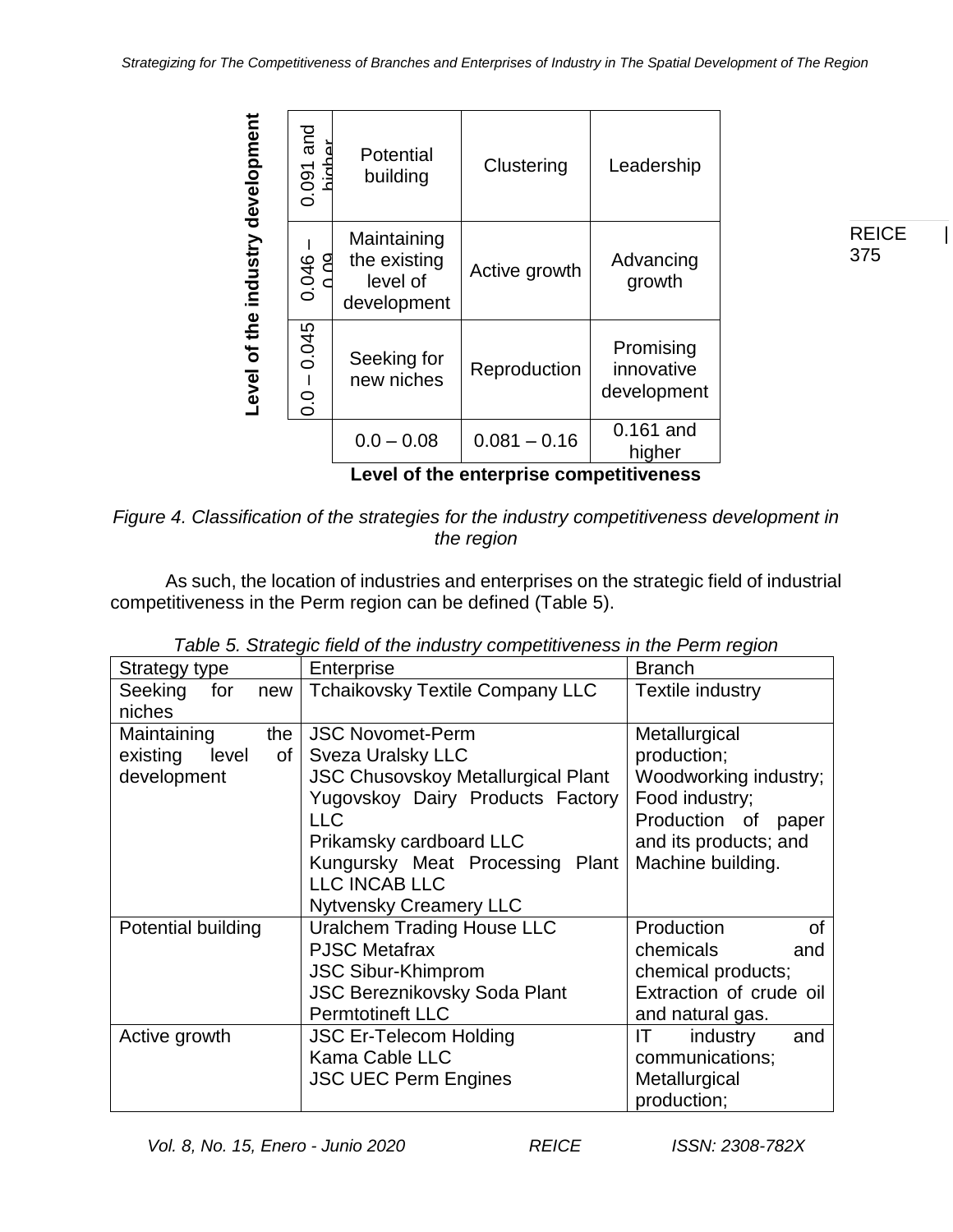|            | Motovilikha - Civil Machine Building<br>Company LLC<br><b>JSC</b><br>Aviation<br>Gearboxes<br>and<br>Transmissions - Perm Motors<br><b>JSC UEC Star</b>                 | Machine building; and<br>Production of paper<br>and its products.                                                                                                                                       |                     |
|------------|-------------------------------------------------------------------------------------------------------------------------------------------------------------------------|---------------------------------------------------------------------------------------------------------------------------------------------------------------------------------------------------------|---------------------|
|            | PJSC Perm<br>Scientific-Production<br><b>Instrument Making Company</b><br><b>JSC Solikamskbumprom</b><br><b>JSC UEC Aviadvigatel</b><br><b>PJSC Proton-Perm Engines</b> |                                                                                                                                                                                                         | <b>REICE</b><br>376 |
| Clustering | Uraloil LLC<br><b>PJSC Uralkali</b><br><b>JSC Gubakhinsky Coke</b><br>Halopolymer Kirovo-Chepetsk LLC<br><b>JSC Halopolymer Perm</b>                                    | Extraction of crude oil<br>and natural gas;<br>Mining<br>other<br>0f<br>minerals;<br>Production of coke and<br>petroleum products;<br>Production<br>and<br>0f<br>chemicals<br>and<br>chemical products. |                     |
| Leadership | Lukoil-Permnefteorgsintez LLC<br>Lukoil-Perm LLC                                                                                                                        | Production of coke and<br>petroleum products;<br>Extraction of crude oil<br>and natural gas.                                                                                                            |                     |

As a result of the generalization of earlier calculations in the table, it can be stated that the following types of strategies remain unclaimed for industry of the Perm region for the period under study: the reproductive type, the promising innovative type, and the type of advancing growth.

The positions of enterprises and sectors in their aggregate can be adjusted depending on the dynamics of the strategic competitiveness indicators. This process requires to determine the directions of increasing the industry competitiveness in the region, depending on the affiliation of industry (enterprises) to a particular type of strategy, which is discussed in more detail in the next paragraph.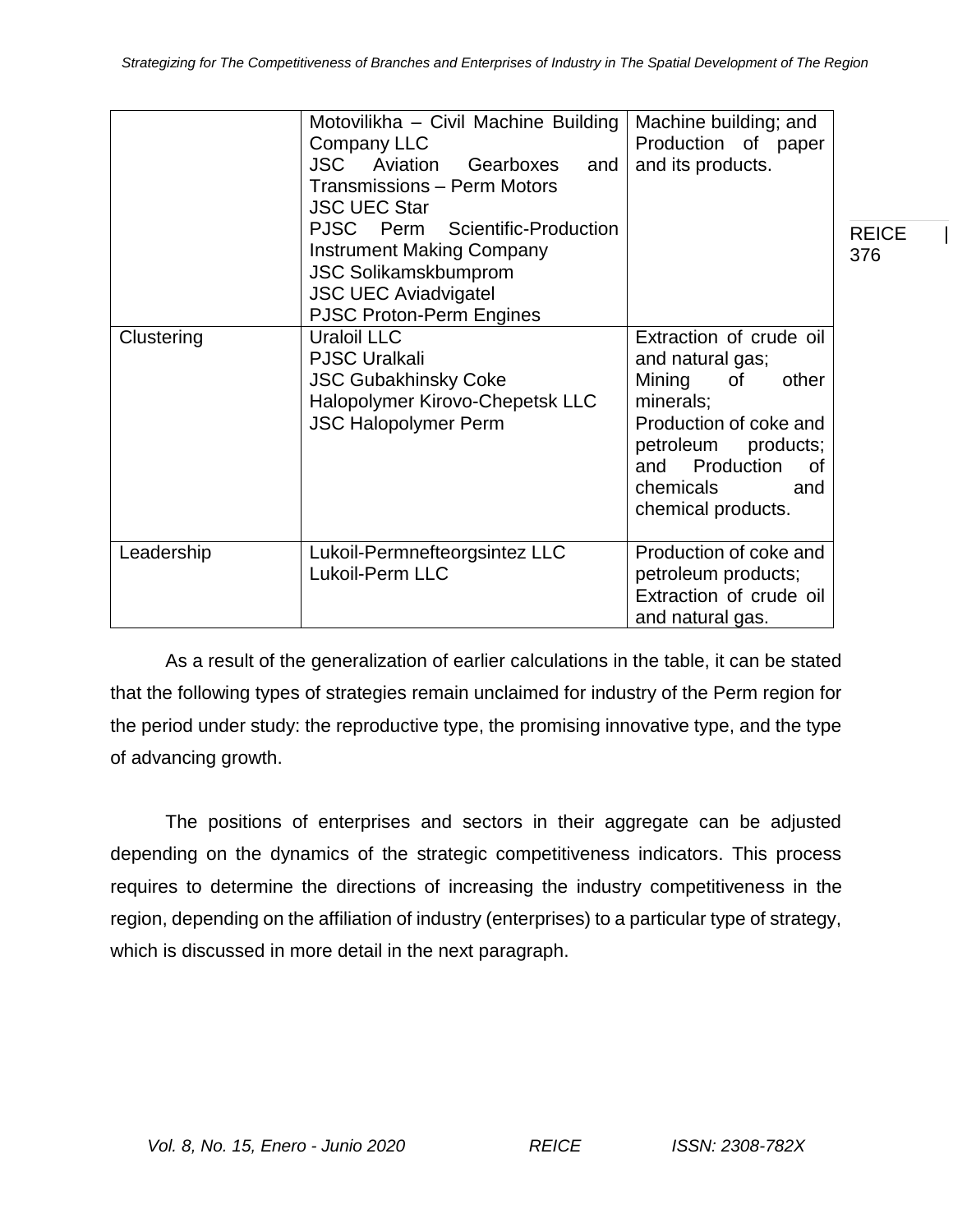# **Conclusions**

branches of industry is to form and develop new tools to integrate the relevant processes  $\overline{\mathsf{REICE}}$  | into the system of practical recommendations for their implementation, as well as to  $377$ The theoretical and methodological aspects, factors, and trends reviewed above allow to state that the main condition for increasing the strategic competitiveness of develop the control, assessment, and responsibility procedures.

The current economic conditions force regional governments to seek for new adaptive forms and methods of increasing the competitive advantages of branches of industry. The areas that ensure strategic competitiveness for a long term are chosen under the influence of various factors and specifics of activity. The dilemma of determining the tasks of the sectoral development by increasing the traditional range of industrial products in the region or curtailing production, replacing or modifying it, maintaining a market segment, or penetrating new niches requires a deep theoretical study and scientific justification.

Strategizing for the industry competitiveness allows the region to identify the priority branches and resource preferences, and form a system of qualitative and quantitative resulting indicators. Strategizing for the competitiveness in a comprehensive and systematic manner is associated with the long-term programming of the industrial policy. The industrial policy is largely aimed at aggregating and building up quantitative indicators of the sectoral activity with reference to time intervals and is focused on the economic growth.

As such, strategizing for the competitiveness reflects the vision of the future, taking environmental factors into account, and is largely described by the qualitative development criteria. This means that it shifts from the traditional decomposition of production parameters for the future to the processes starting from determining the future demanded positioning on the markets. This approach focuses on increasing the level of processes accompanying the industrial development of the region.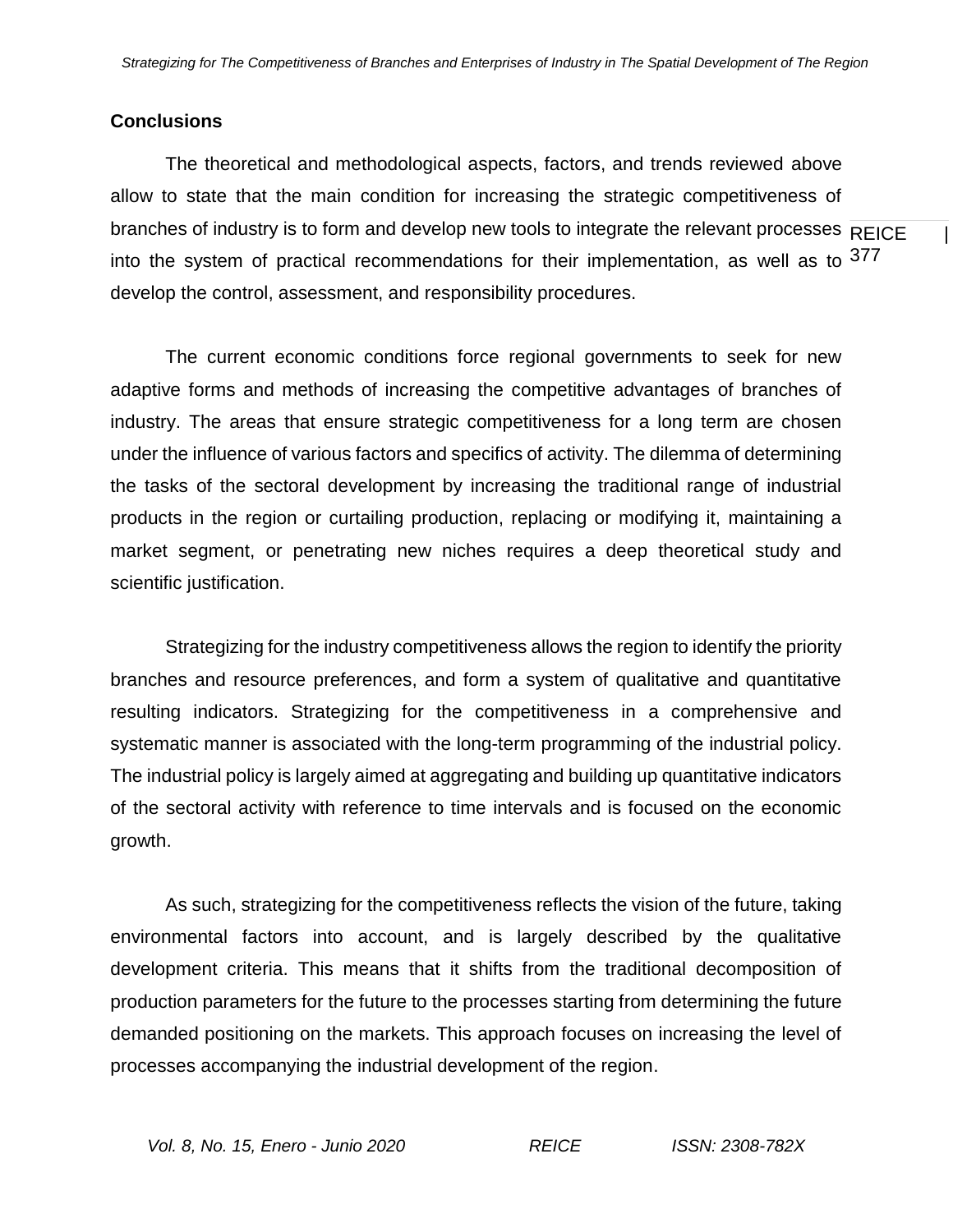# **Acknowledgment**

The article was published in accordance with the R&D Plan of the Institute of Economics of the Ural Branch of the Russian Academy of Sciences for 2019 – 2021.

REICE | 378

# **Footnote:**

1. As a result of the analysis of the key characteristics of the sample using the Kaiser normalization criterion, its quantitative boundary was established as 33.

# **Bibliographic references**

- 1. Akberdina, V.V., Grebenkin, A. V., Smirnova, O.P. (2017). Comprehensive Assessment of Industries Economic Security: Regional Aspect. Ekonomika Regiona-Economy of Region, 13(4), 1264-1279.
- 2. Akberdina, V.V., Kocherbaeva, A.A., Smirnova, O.P. (2018). Methods for assessment of the economic security level in the region. Espacios, 39(24), p. 8.
- 3. Akhmetshin, E., Zhiltsov, S., Dmitrieva, A., Plotnikov, A., & Kolomeytseva, A. (2019). The formation of the contemporary renewable energy sector and its role in the industry development. International Journal of Energy Economics and Policy, 9(6), 373-378.
- 4. Anikin, I.Yu., Lapteva, S.V., Kozlov, A.V., Tamer, O.S. (2019). Dynamics of knowledge acquisition using a synergistic approach in training. Astra Salvensis, 7(13), 299-308.
- 5. Deryabina, M.A. (2018). Methodological Bases of the Mesoeconomics as a Complex System. Journal of Institutional Studies, 10(3), 30-39.
- 6. Kirdina-Chandler, S.G., Maevsky, V.I. (2017). Methodological Issues of the Meso-Level Analysisin Economics. Journal of Institutional Studies, 9(3), 6-23.
- 7. Mitrofanova, E.A., Simonova, M.V., Tarasenko, V.V. (2020). Potential of the education system in Russia in training staff for the digital economy. Advances in Intelligent Systems and Computing, 908, 463-472.